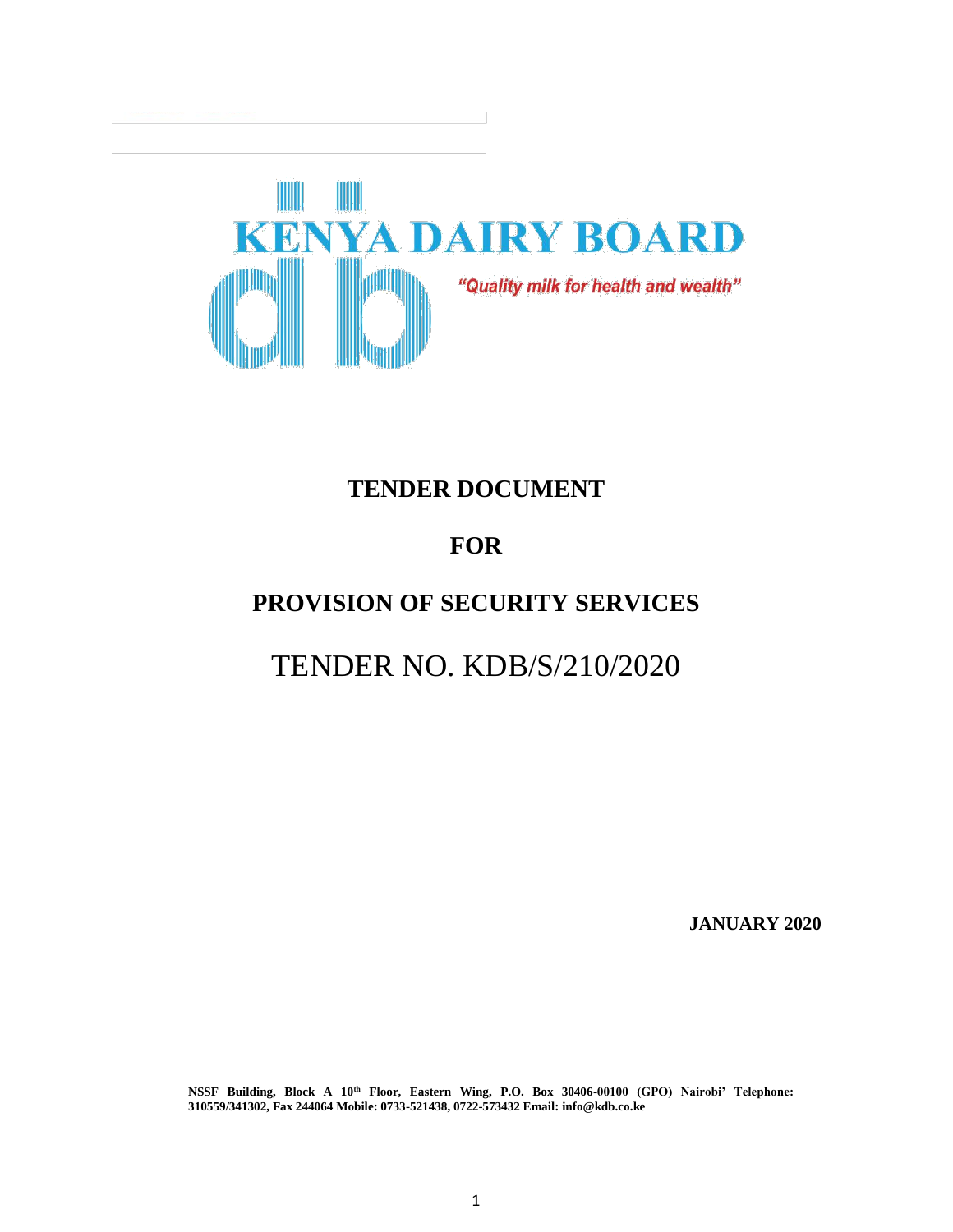# **Table of Contents** Page

| Section II        | <b>INSTRUCTION TO TENDERERS</b> |    |
|-------------------|---------------------------------|----|
|                   |                                 |    |
| Section III       | GENERAL CONDITIONS OF CONTRACT  | 19 |
| <b>Section IV</b> | SPECIAL CONDITIONS OF CONTRACT  | 24 |
| Section V         |                                 | 26 |
| Section VI        |                                 | 30 |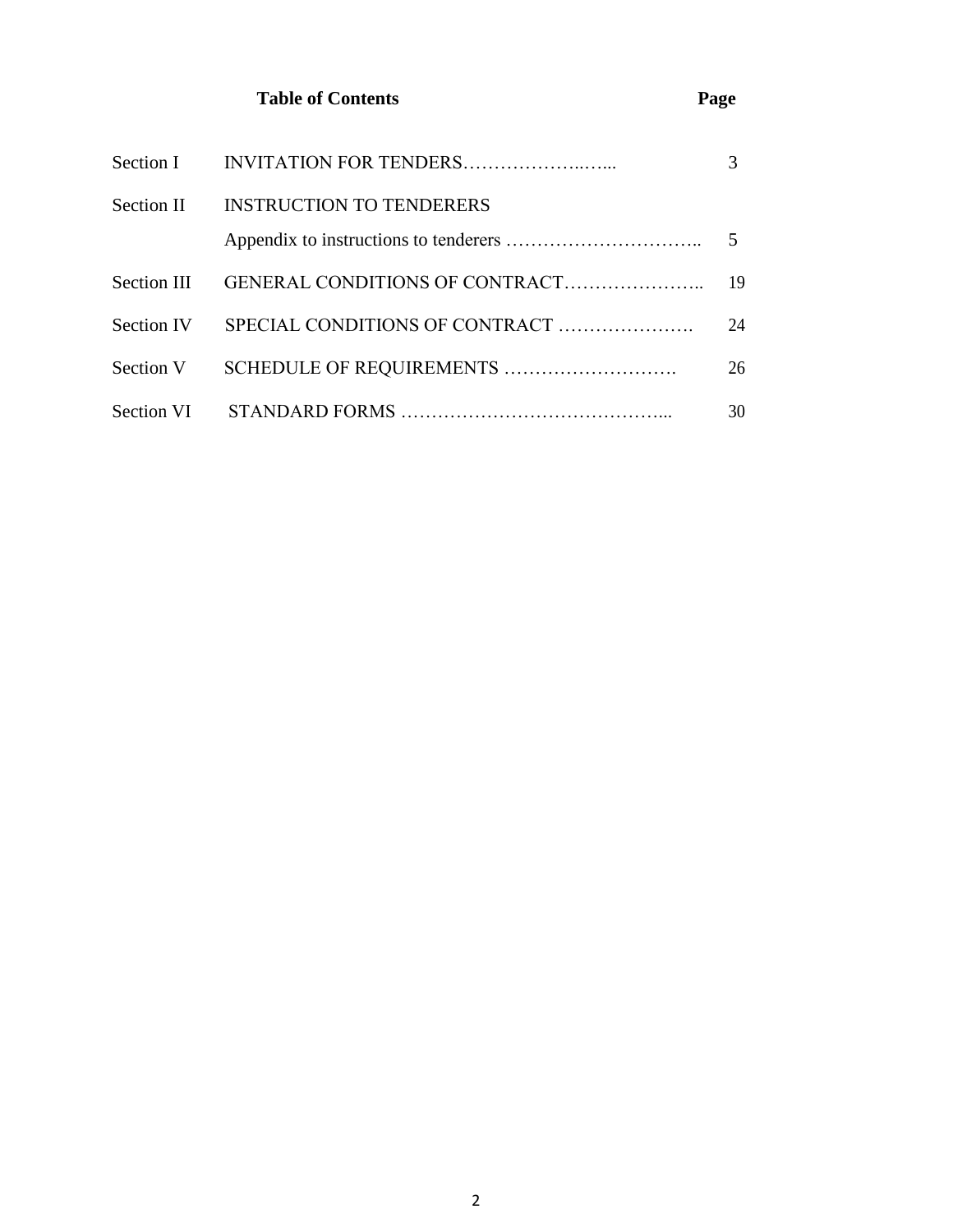### **SECTION I - INVITATION FOR TENDERS Date: 21St January, 2020**

#### **TENDER REF. NO**. KDB/S/210/1/2020 **TENDER NAME:** Provision of Security Services

- 1.1 The Kenya Dairy Board (KDB) invites tenders from eligible Candidates for the Provision of Security Services for Kenya Dairy Board National Laboratory at upper Kabete Nairobi.
- 1.2 Interested eligible candidates may obtain further information from and inspect the tender documents at KDB offices, NSSF Building, Block A  $10<sup>th</sup>$  Floor, Eastern Wing, at the procurement office during normal office working hours. Candidates are advised to familiarize themselves with the site at upper Kabete next to Sugar Board before quoting.
- 1.3 A complete set of tender documents may be obtained by interested candidates upon payment of a non-refundable fee of KShs. 1,000.00 in cash or bankers cheque payable to Kenya Dairy Board.

Alternatively, tender documents may be obtained free of charge by downloading from KDB website**: www.kdb.co.ke** or **tenders.go.ke**. Documents downloaded are free of charge and bidders are advised to register their bid documents at the procurement office or via email at *procurement@kdb.co.ke* for records or any further tender clarification. (Refer to registration form in the tender document).

- 1.4 Prices quoted should be net inclusive of all taxes, and delivery costs, must be in Kenya Shillings and shall remain valid for (120) days from the closing date of the tender.
- 1.5 Complete Tender documents serialised and paginated should be submitted in plain sealed envelopes clearly marked with **Tender No. and name** addressed to:

# **The Managing Director Kenya Dairy Board P.O. Box 30406-00100 Nairobi,**

and deposited in the tender box situated in NSSF Building, Block A  $10^{th}$  Floor, Eastern Wing, so as to reach him on or before **7 th February, 2020 at 2.30 pm.**

**1.6** Tenders will be opened immediately after the closing time in presence of Tenderers or their representatives who choose to attend at KDB Boardroom, NSSF Building, Block A Eastern wing  $11<sup>th</sup>$  Floor.

# MANAGING DIRECTOR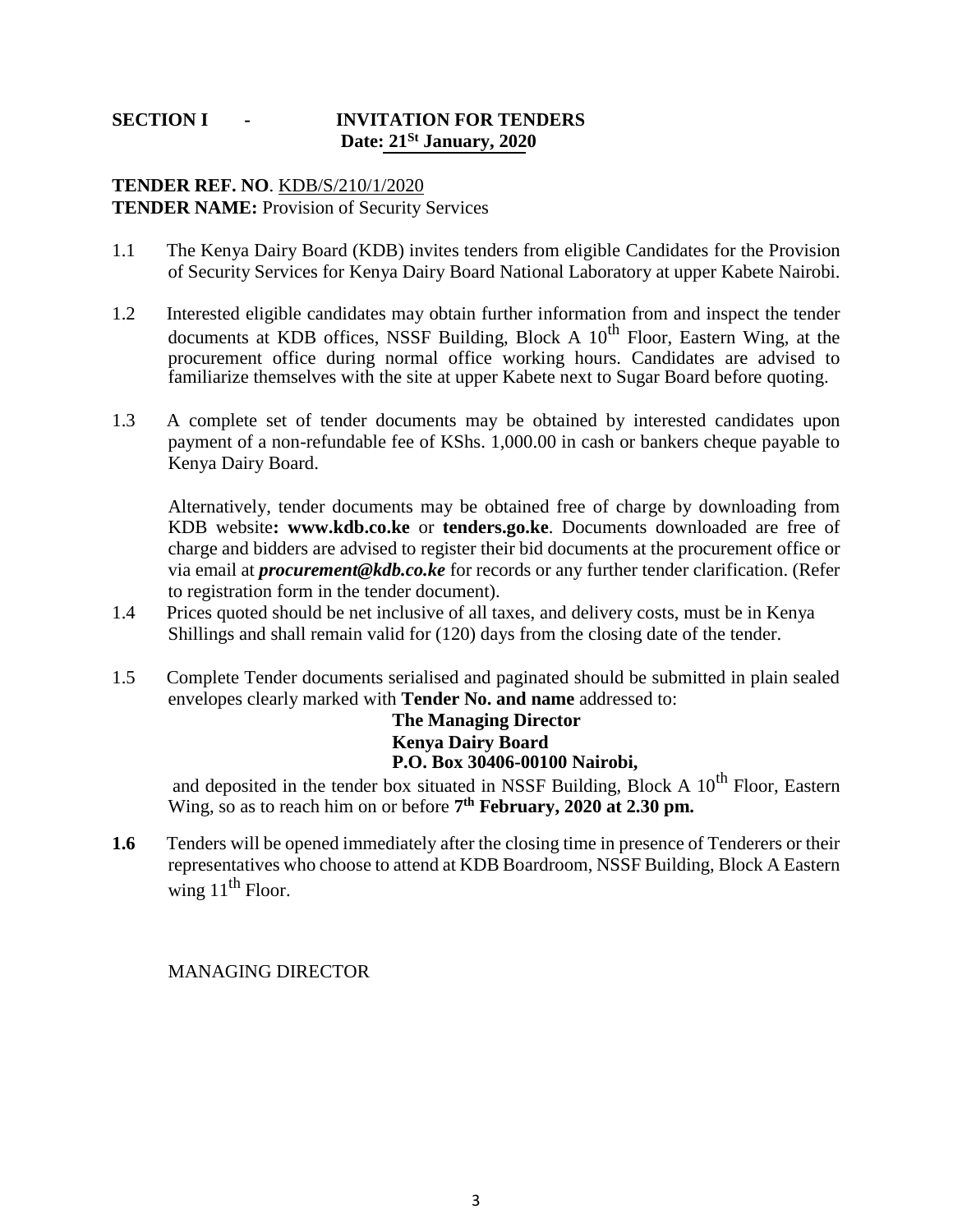# **REGISTRATION FORM FOR DOWNLOADED TENDERES**

Please provide your details below for purposes of communication in case you download this

tender document from KDB website/tenders.go.ke website:

Name of the firm:…………………………………………………………………………..

Postal Address:…………………………………………………………………………….

Telephone Contacts………………………………………………………………...………

Company email address:……………………………………………………………………

Contact Person:……………………………………………………………………………

Once completed please submit this form to the email below;

procurement@kdb.co.ke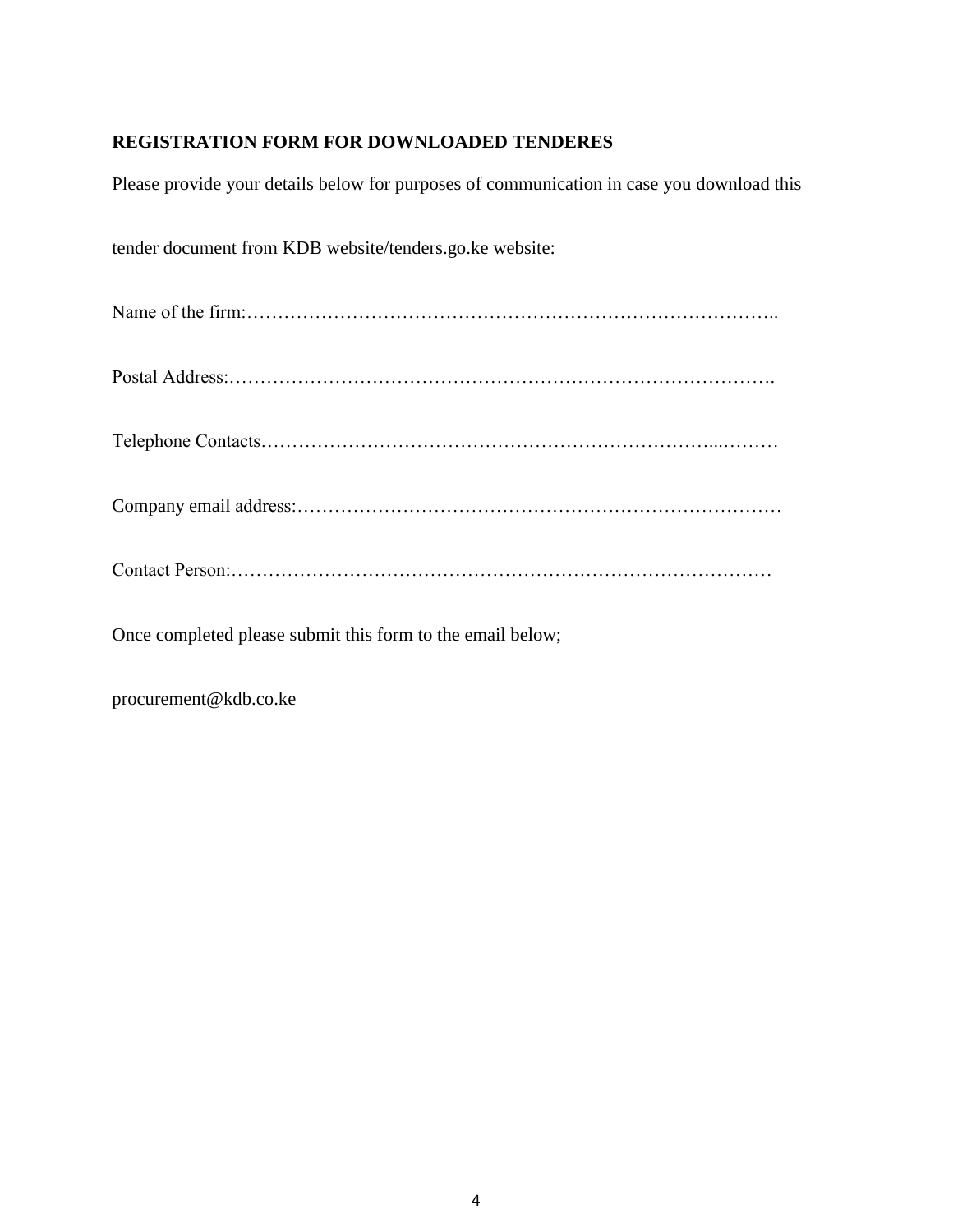# **SECTION II - INSTRUCTION TO TENDERERS**

# **Table of Clauses**

|      |                                                    | Page           |
|------|----------------------------------------------------|----------------|
| 2.1  |                                                    | 6              |
| 2.2  |                                                    | 6              |
| 2.3  |                                                    | 6              |
| 2.4  | Clarification of Tender document                   | 7              |
| 2.5  |                                                    | $\overline{7}$ |
| 2.6  |                                                    | 7              |
| 2.7  |                                                    | 7              |
| 2.8  |                                                    | 8              |
| 2.9  |                                                    | 8              |
| 2.10 |                                                    | 8              |
| 2.11 | Tenderers Eligibility and Qualifications           | 8              |
| 2.12 |                                                    | 8              |
| 2.13 |                                                    | 9              |
| 2.14 |                                                    | 9              |
| 2.15 |                                                    | 9              |
| 2.16 | Deadline for Submission of Tenders                 | 10             |
| 2.17 | Modification and Withdrawal of Tenders             | 10             |
| 2.18 |                                                    | 11             |
| 2.19 |                                                    | 11             |
| 2.20 |                                                    | 11             |
| 2.21 |                                                    | 11             |
| 2.22 | Evaluation and Comparison of Tenders               | 12             |
| 2.23 |                                                    | 12             |
| 2.24 |                                                    | 12             |
| 2.25 |                                                    | 13             |
| 2.26 |                                                    | 13             |
| 2.27 | KDB's Right to Accept or Reject any or all Tenders | .13            |
| 2.28 |                                                    | 14             |
| 2.29 |                                                    | 14             |
| 2.30 |                                                    | 14             |
| 2.31 |                                                    | 14             |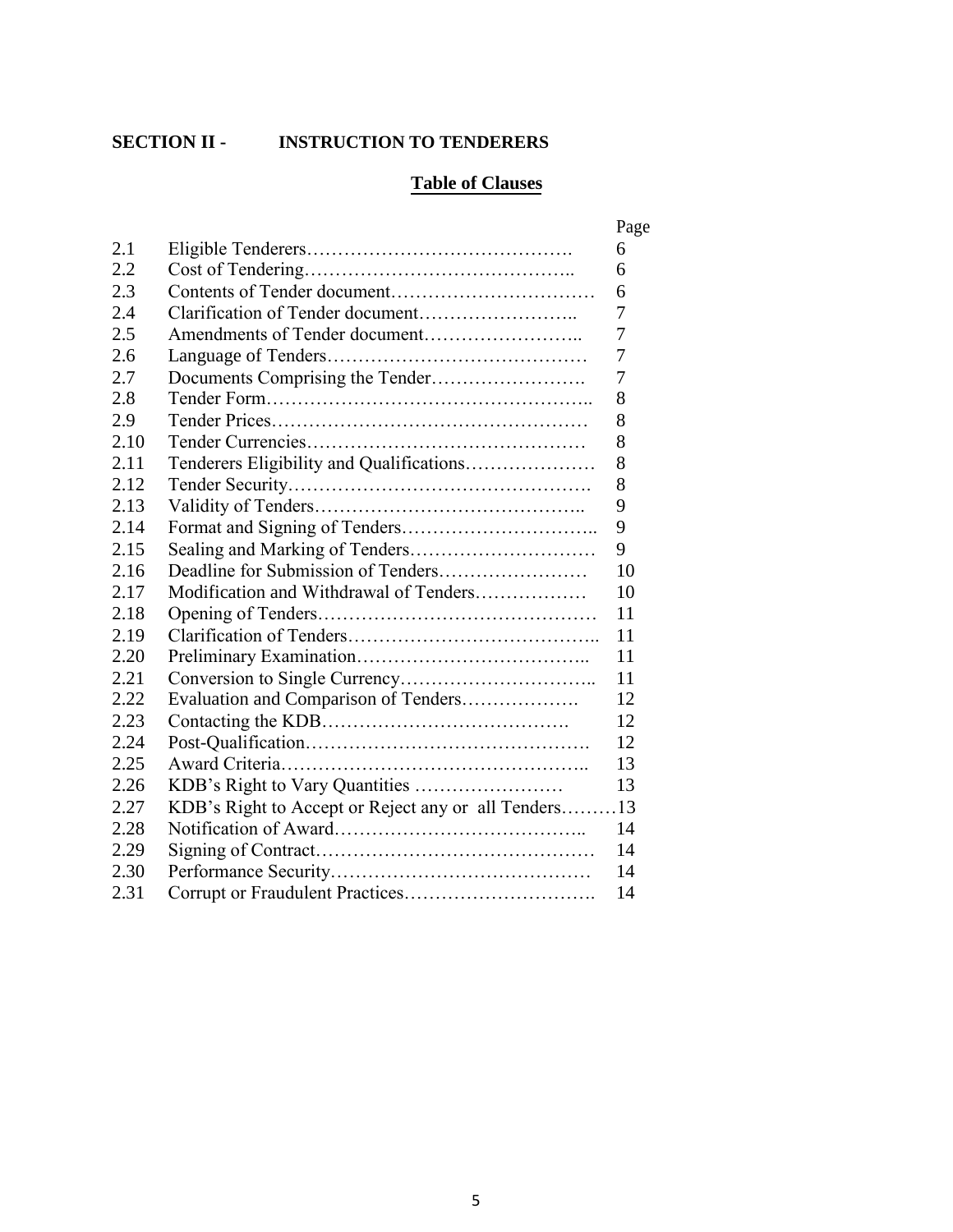#### **SECTION II - INSTRUCTIONS TO TENDERERS**

#### **2.1. Eligible Tenderers**

This Invitation for Tenders is open to all tenderers eligible in accordance with section as described in the invitation to tender. The tenderer is invited to submit a Technical Proposal and a Financial Proposal for the Security services required. The proposal will be the basis for Contract negotiations and ultimately for a signed Contract with the selected firm

- 2.1.1 The Kenya Dairy Board's employees, committee members, board members and their relatives (as per the meaning given in the Public Procurement and Asset Disposal Act, 2015) are not eligible to participate in the tender.
- 2.1.2 Tenderers shall provide the qualification information statement that the tenderer (including all members of a joint venture and subcontractors) is not associated, or have been associated in the past, directly or indirectly, with a firm or any of its affiliates which have been engaged by the Board to provide consulting services for the preparation of the design, specifications, and other documents to be used for the procurement of the services under this Invitation for tenders.
- 2.1.3 Tenderers involved in the corrupt or fraudulent practices or debarred from participating in public procurement shall not be eligible.

#### **2.2 Cost of Tendering**

- 2.2.1 The Tenderer shall bear all costs associated with the preparation and submission of its tender, and the Board, will in no case be responsible or liable for those costs. Regardless of the conduct or outcome of the tendering process
- 2.2.2 The price to be charged for the tender document is **Kshs. 1,000/=**
- 2.2.3 The Board shall allow the tenderer to review the tender document free of charge before purchase.

#### **2.3 Contents of Tender Document**

- 2.3.1 The tender documents comprise the documents listed below and addenda issued in accordance with clause 2.5 of these instructions to tenderers.
	- (i) Invitation to Tender
	- (ii) Instructions to Tenderers
	- (iii) General Conditions of contract
	- (iv) Special Conditions of Contract
	- (v) Schedule of Requirements
	- (vi) Details of Service
	- (vii) Form of Tender
	- (viii) Price Schedules
	- (ix) Contract Form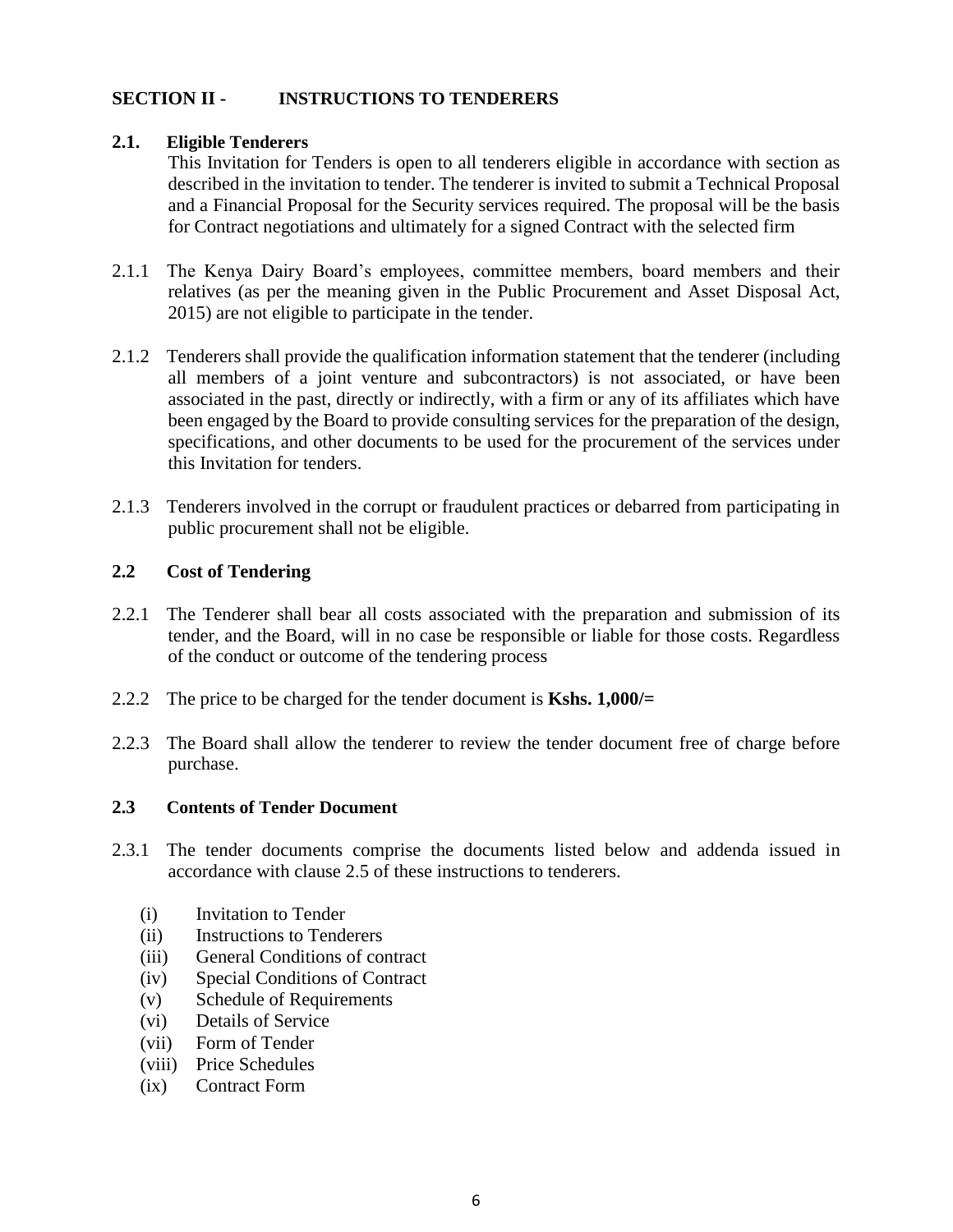- (x) Confidential Business Questionnaire Form
- (xi) Tender security Form
- (xii) Performance Security Form
- (xiii) Principal's or manufacturers Authorization Form
- (xiv) Declaration Form
- 2.3.2 The Tenderer is expected to examine all instructions, forms, terms and specification in the tender documents. Failure to furnish all information required by the tender documents or to submit a tender not substantially responsive to the tender documents in every respect will be at the tenderers risk and may result in the rejection of its tender.

#### **2.4 Clarification of Tender Documents**

- 2.4.1 A Candidate making inquiries of the tender documents may notify the Board by post, fax or by email at the Board's address indicated here in. The Board will respond in writing to any request for clarification of the tender documents, which it receives not later than seven (7) days prior to the deadline for the submission of the tenders, prescribed.
- 2.4.2 The Board shall reply to any clarifications sought by the tenderer within 3 days of receiving the request to enable the tenderer to make timely submission of its tender.
- 2.4.3 Preference where allowed in the evaluation of tenders shall not exceed 15%

#### **2.5 Amendment of Tender Documents**

- 2.5.1 At any time prior to the deadline for submission of tenders, the Board, for any reason, whether at its own initiative or in response to a clarification requested by a prospective tenderer, may modify the tender documents by issuing and addendum.
- 2.5.2 All prospective tenderers who have obtained the tender documents will be notified of the amendment by post, fax or email and such amendment will be binding on them.
- 2.5.3 In order to allow prospective tenderers reasonable time in which to take the amendment into account in preparing their tenders, the Board, at its discretion, may extend the deadline for the submission of tenders.

#### **2.6 Language of Tenders**

2.6.1 The tenders, as well as all correspondence and documents relating to the tender exchanged by the tenderer and the Board, shall be written in English language.

#### **2.7. Documents Comprising the Tender**

- 2.7.1 The tender prepared by the tenderer shall comprise the following components:
	- (a) A Tender Form and a Price Schedule completed in accordance with paragraph 2.8, 2.9 and 2.10 below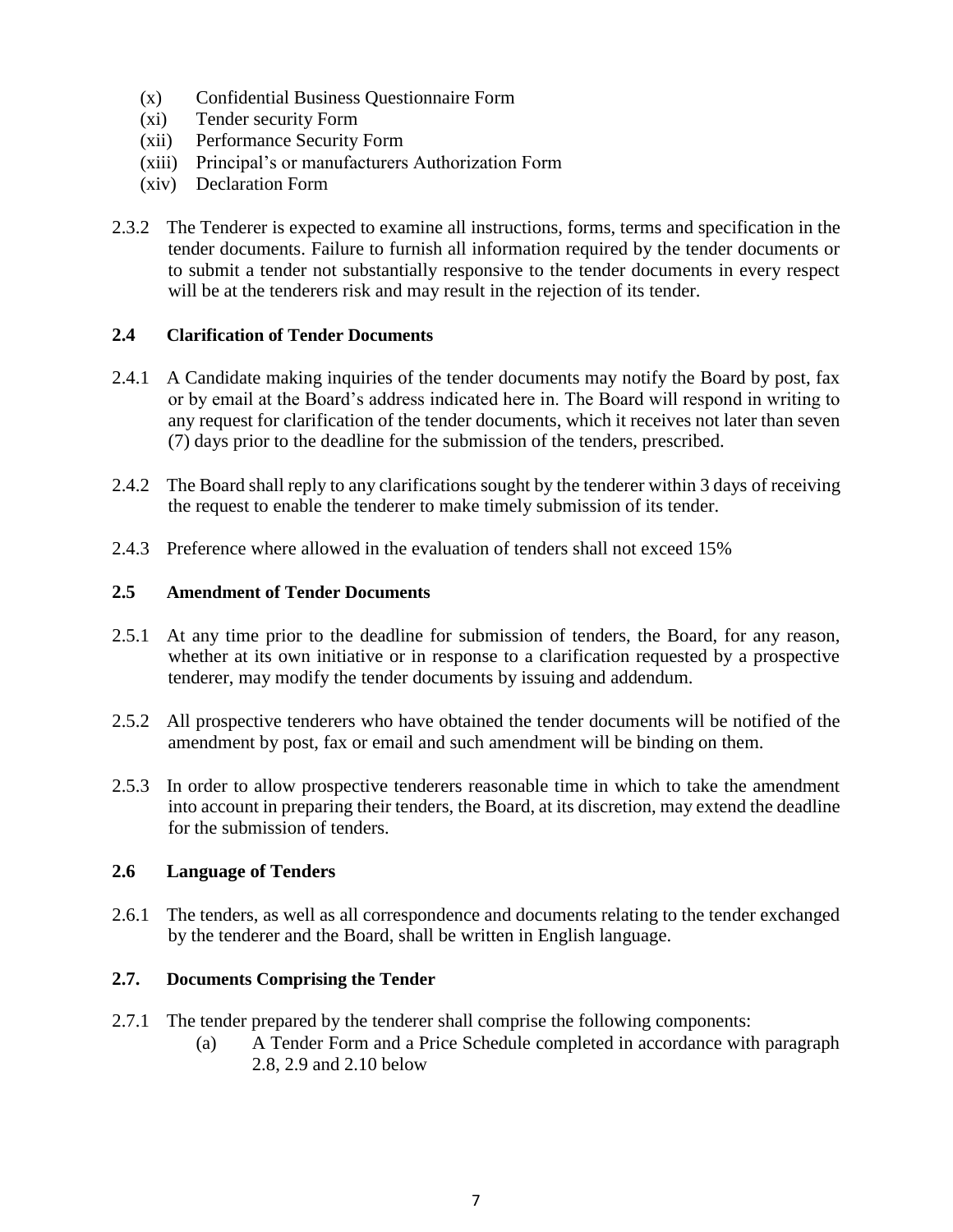- (b) Documentary evidence established in accordance with paragraph 2.1.2 that the tenderer is eligible to tender and is qualified to perform the contract if its tender is accepted;
- (c) Tender security furnished in accordance with paragraph of 2.12.2
- (d) Declaration Form.

#### **2.8. Form of Tender**

2.8.1 The tenderer shall complete the Tender Form and the Price Schedule furnished in the tender documents, indicating the services to be provided.

#### **2.9. Tender Prices**

- 2.9.1 The tenderer shall indicate on the form of tender and the appropriate Price Schedule the unit prices and total tender price of the services it proposes to provide under the contract.
- 2.9.2 Prices indicated on the Price Schedule shall be the cost of the services quoted including all duties and VAT and other taxes payable.
- 2.9.3 Prices quoted by the tenderer shall remain fixed during the Term of the contract unless otherwise agreed by the parties. A tender submitted with an adjustable price quotation will be treated as non-responsive and will be rejected, pursuant to paragraph 2.20.5

#### **2.10. Tender Currencies**

2.10.1 Prices shall be quoted in Kenya Shillings

## **2.11. Tenderers Eligibility and Qualifications**

- 2.11.1 Pursuant to paragraph 2.1 the tenderer shall furnish, as part of its tender, documents establishing the tenderers eligibility to tender and its qualifications to perform the contract if it's tender is accepted.
- 2.11.2 The documentary evidence of the tenderer's qualifications to perform the contract if its tender is accepted shall establish to the Board's satisfaction that the tenderer has the financial and technical capability necessary to perform the contract.

#### **2.12. Tender Security**

- 2.12.1 The tenderer shall furnish, as part of its tender, a tender security for the amount and form specified in the Appendix to Instructions to Tenderers.
- 2.12.2 The tender security shall be two per cent (2%) of the tender price.
- 2.12.3 The tender security shall be denominated in Kenya Shillings and shall be in the form:
	- a) Cash
	- b) A bank guarantee.
	- c) Such Insurance guarantee approved by the Authority.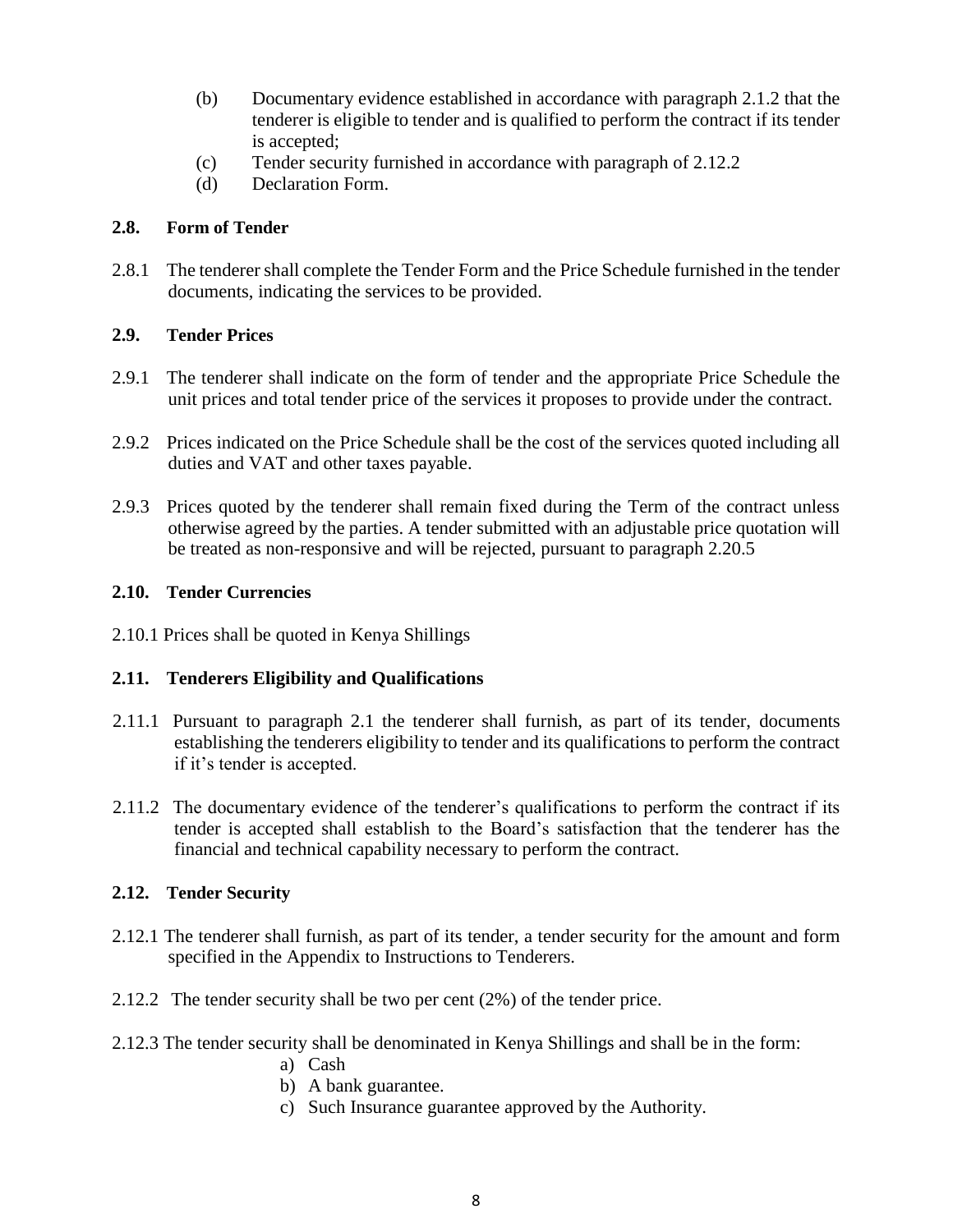#### d) Letter of credit.

- 2.12.4 Any tender not secured in accordance with paragraph 2.12.1. and 2.12.3 shall be rejected by the Board as non-responsive, pursuant to paragraph 2.20.4
- 2.12.5 Unsuccessful Tenderer's tender security will be discharged or returned as promptly as possible but not later than thirty (30) days after the expiration of the period of tender validity
- 2.12.6 The successful Tenderer's tender security will be discharged upon the tenderer signing the contract, pursuant to paragraph 2.28, and furnishing the performance security, pursuant to paragraph 2.29
- 2.12.7 The tender security may be forfeited:
	- (a) If a tenderer withdraws its tender during the period of tender validity.
	- (b) In the case of a successful tenderer, if the tenderer fails:
		- (i) to sign the contract in accordance with paragraph 2.28 or
		- (ii) to furnish performance security in accordance with paragraph 2.29.
	- (c) If the tenderer reject correction of an arithmetic error in the tender.

# **2.13. Validity of Tenders**

- 2.13.1 Tenders shall remain valid for 60 days after date of tender opening pursuant to paragraph 2.17.3 A tender valid for a shorter period shall be rejected by the Board as non-responsive.
- 2.13.2 In exceptional circumstances, the Board may solicit the Tenderer's consent to an extension of the period of validity. The request and the responses thereto shall be made in writing. The tender security provided under paragraph 2.12 shall also be suitably extended. A tenderer granting the request will not be required nor permitted to modify its tender.

# **2.14. Format and Signing of Tenders**

- 2.14.1 The tender document shall be prepared an original and a copy of the tender, clearly marking each **"ORIGINAL TENDER"** and **"COPY OF TENDER,"** as appropriate. In the event of any discrepancy between them, the original shall govern.
- 2.14.2 The original and all copies of the tender shall be typed or written in indelible ink and each page shall be signed by an authorized representative. Written power-of-attorney accompanying the tender shall indicate the latter's authorization.
- 2.14.3 The tender shall have no interlineations, erasures, or overwriting except as necessary to correct errors made by the tenderer, in which case such corrections shall be initialed by the person or persons signing the tender.

# **2.15 Sealing and Marking of Tenders**

2.15.1 The tenderer shall seal the original and the copy of the tender in separate envelopes, duly marking the envelopes as **"ORIGINAL TENDER"** and **"COPY OF TENDER".** The envelopes shall then be wax sealed in an outer envelope indicating.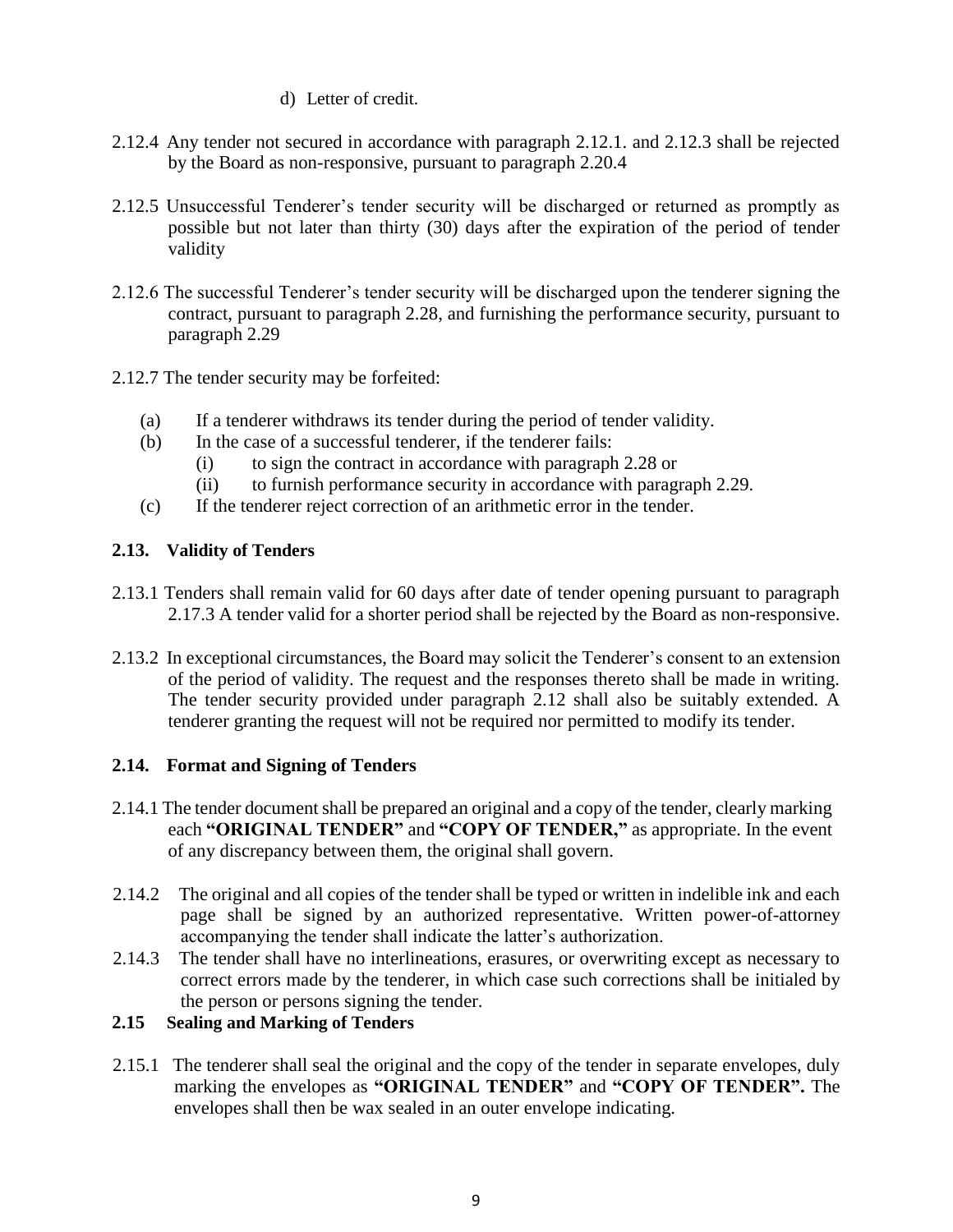#### **TENDER NO. KDB/S/210/1/2020 -TENDER FOR PROVISION SECURITY SERVICES.**

2.15.2 The outer envelopes shall be sealed and addressed to:

The Managing Director Kenya Dairy Board NSSF Building Bishop Road Block A Eastern Wing  $10^{th}$  Floor P.O. Box 30406 00100 NAIROBI

# **Marked - "DO NOT OPEN BEFORE FRIDAY, 7 TH FEBRUARY 2020, AT 10.30AM**

- 2.15.3 The inner envelopes shall also indicate the name and address of the tenderer to enable the tender to be returned unopened in case it is declared "late".
- 2.15.4 If the outer envelope is not sealed and marked as required by paragraph 2.15.2, the Board will assume no responsibility for the tender's misplacement or premature opening.

#### 2.16. **Deadline for Submission of Tenders**

The closing time for the tender shall be **10.30AM ON FRIDAY, 7TH FEBRUARY, 2020** and shall be placed in the tender box in at the address specified under paragraph 2.15.2. Any late tender shall be rejected and not be considered.

Bulky tenders that will not fit in the tender box shall be delivered to the Supply chain Unit and will be signed for if required.

#### **2.17. Modification and Withdrawal of Tenders**

- 2.17.1 The tenderer may modify or withdraw its tender after the tender's submission, provided that written notice of the modification, including substitution or withdrawal of the tenders, is received by the Board prior to the deadline prescribed for submission of tenders.
- 2.17.2 The tenderer's modification or withdrawal notice shall be prepared, sealed, marked and dispatched in accordance with the provisions of paragraph 2.15. a withdrawal notice may also be sent by fax or email but followed by a signed confirmation copy, postmarked not later than the deadline for submission of tenders.
- 2.17.3 No tender may be withdrawn in the interval between the deadline for submission of tenders and the expiration of the period of tender validity. Withdrawal of a tender during this interval may result in the Tenderer's forfeiture of its tender security, pursuant to paragraph 2.12.7.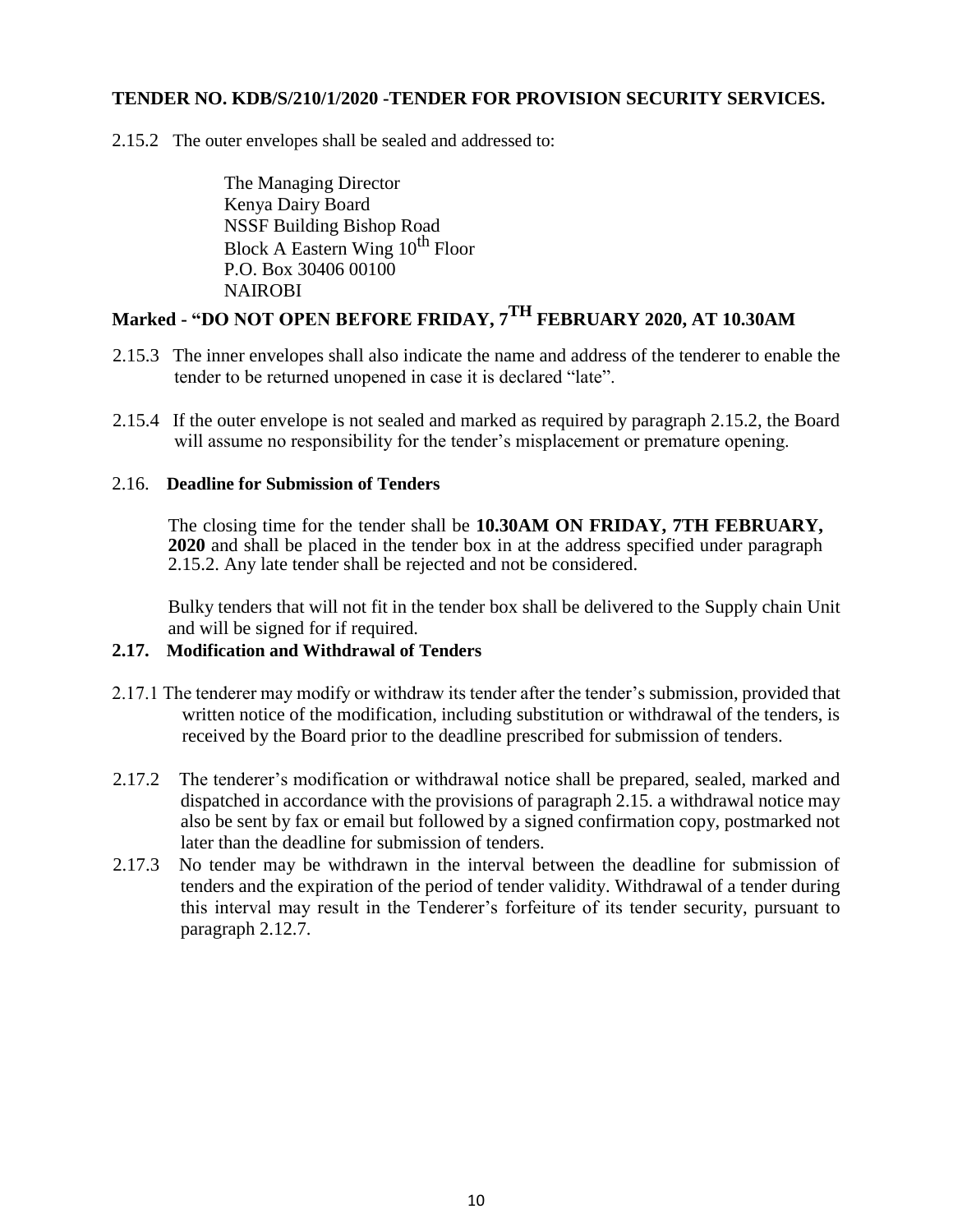#### **2.18. Opening of Tenders**

- 2.18.1 The Board will open all tenders in the presence of tenderers' representatives who choose to attend immediately after closing on **FRIDAY, 7TH FEBRUARY 2020, AT 10.30AM**  and in the location specified in the invitation to for tender. The tenderers' representatives who are present shall sign a register evidencing their attendance.
- 2.18.2 The tenders' names, tender modifications or withdrawals, tender prices, discounts, and the presence or absence of requisite tender security and such other details as the Board, at its discretion, may consider appropriate, will be announced at the opening.
- 2.18.3 The Board will prepare minutes of the tender opening, which will be submitted to tenderers that signed the tender opening register and will have made the request.

#### **2.19 Clarification of Tenders**

- 2.19.1 To assist in the examination, evaluation and comparison of tenders the Board may, at its discretion, ask the tenderer for a clarification of its tender. The request for clarification and the response shall be in writing, and no change in the prices or substance of the tender shall be sought, offered, or permitted.
- 2.19.2 Any effort by the tenderer to influence the Board or its' tender evaluation, tender comparison or contract award decisions may result in the rejection of the tenderers' tender.

#### **2.20 Preliminary Examination and Responsiveness**

- 2.20.1 The Board will examine the tenders to determine whether they are complete, whether any computational errors have been made, whether required sureties have been furnished, whether the documents have been properly signed, and whether the tenders are generally in order.
- 2.20.2 The tender sum as submitted and read out during the tender opening shall be absolute and final and shall not be the subject of correction, adjustment or amendment in any way by any person or entity. If there is a discrepancy between words and figures, the amount in words will prevail.
- 2.20.3 Prior to the detailed evaluation, pursuant to paragraph 2.20, the Board will determine the substantial responsiveness of each tender to the tender documents. The Board's determination of a tender's responsiveness is to be based on the contents of the tender itself without recourse to extrinsic evidence.
- 2.20.4 If a tender is not substantially responsive, it will be rejected by the Board and may not subsequently be made responsive by the tenderer by correction of the nonconformity.

#### 2.20.5 **Conversion to single currency**

Where other currencies are used, the Kenya Dairy Board will convert those currencies to Kenya Shillings using the selling exchange rate on the date of tender closing provided by the Central Bank of Kenya.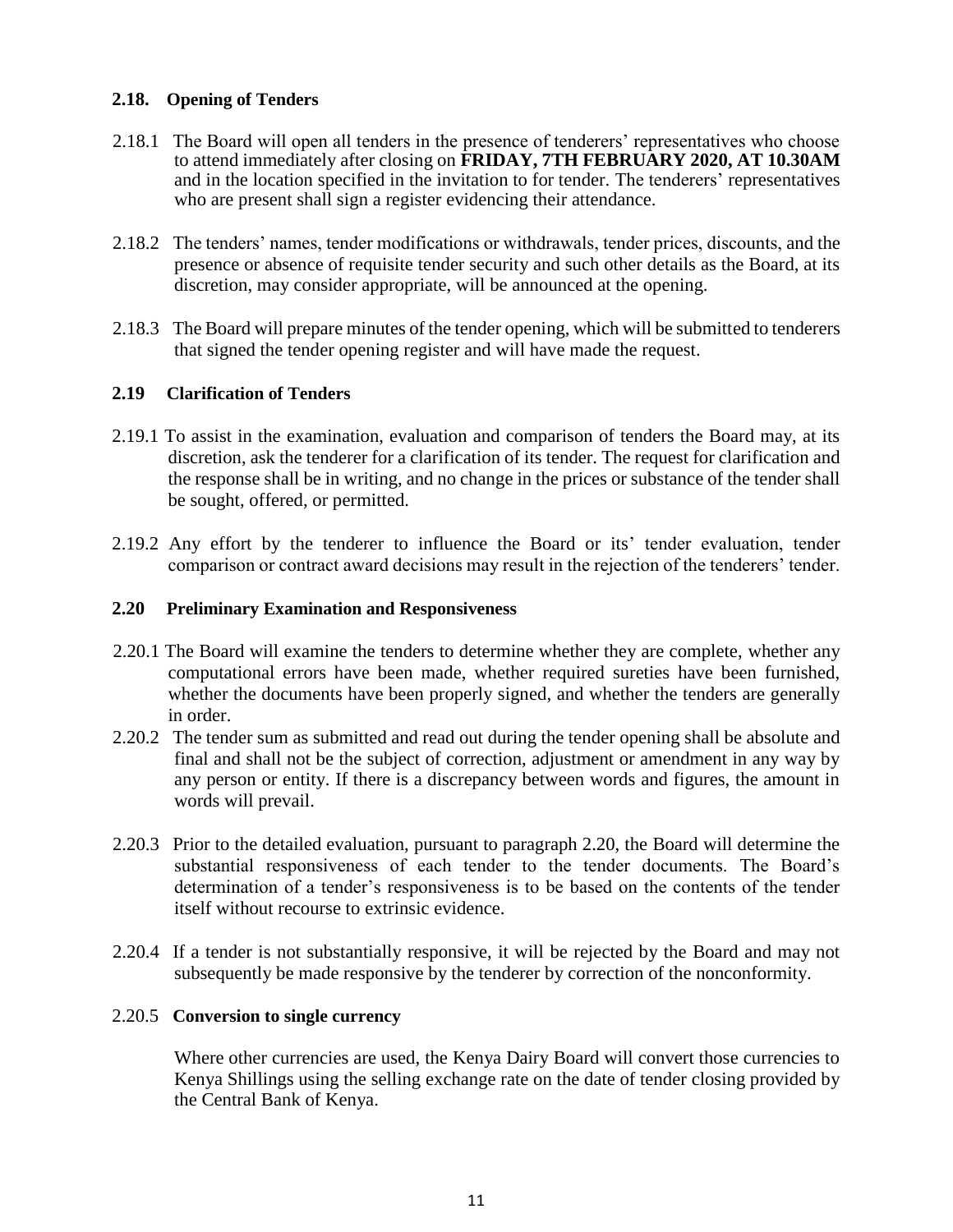#### **2.20.6 Preliminary evaluation of open tenders**

The Board will examine the tenders to determine whether they are complete, whether any computational errors have been made, whether required sureties have been furnished, whether the documents have been properly signed, and whether the tenders are generally in order.

- 2.20.7 Arithmetic errors will be will be rectified on the following basis; If there is a discrepancy between the unit price and the total price that is obtained by multiplying the unit price and quantity, the unit price shall prevail, and the total price shall be corrected. If the candidate does not accept the correction of the errors, its tender will be rejected and its tender security forfeited. If there is a discrepancy between words and figures, the amount in words will prevail.
- 2.20.8 The Board may waive any minor informality or non-conformity or irregularity in a tender which does not constitute a material deviation provided such waiver does not prejudice or affect the relative ranking of any tender.

#### **2.21 Evaluation and Comparison of Tenders**

- 2.21.1 The Board will evaluate and compare the tenders which have been determined to be substantially responsive, pursuant to paragraph 2.20
- 2.21.2 The Board's evaluation of a tender will take into account, in addition to the tender price, the following factors, in the manner and to the extent indicated in paragraph 2.22.3.
	- (a) Operational plan proposed in the tender;
	- (b) Deviations in payment schedule from that specified in the Price Schedule.
- 2.21.3 Pursuant to paragraph 2.21.2. the following evaluation methods will be applied.
	- (a) Operational Plan
		- (i) The Board requires that the services under the Invitation for Tenders shall be performed at the time specified in the Schedule of Requirements. Tenders offering to perform longer than the Board's required delivery time will be treated as non-responsive and rejected.
	- (b) Deviation in payment schedule
		- (i) Tenderers shall state their tender price for the payment on schedule outlined in the price schedule. Tenders will be evaluated on the basis of this base price. Tenderers are, however, permitted to state an alternative payment schedule and indicate the reduction in tender price they wish to offer for such alternative payment schedule. The Board may consider the alternative payment schedule offered by the selected tenderer.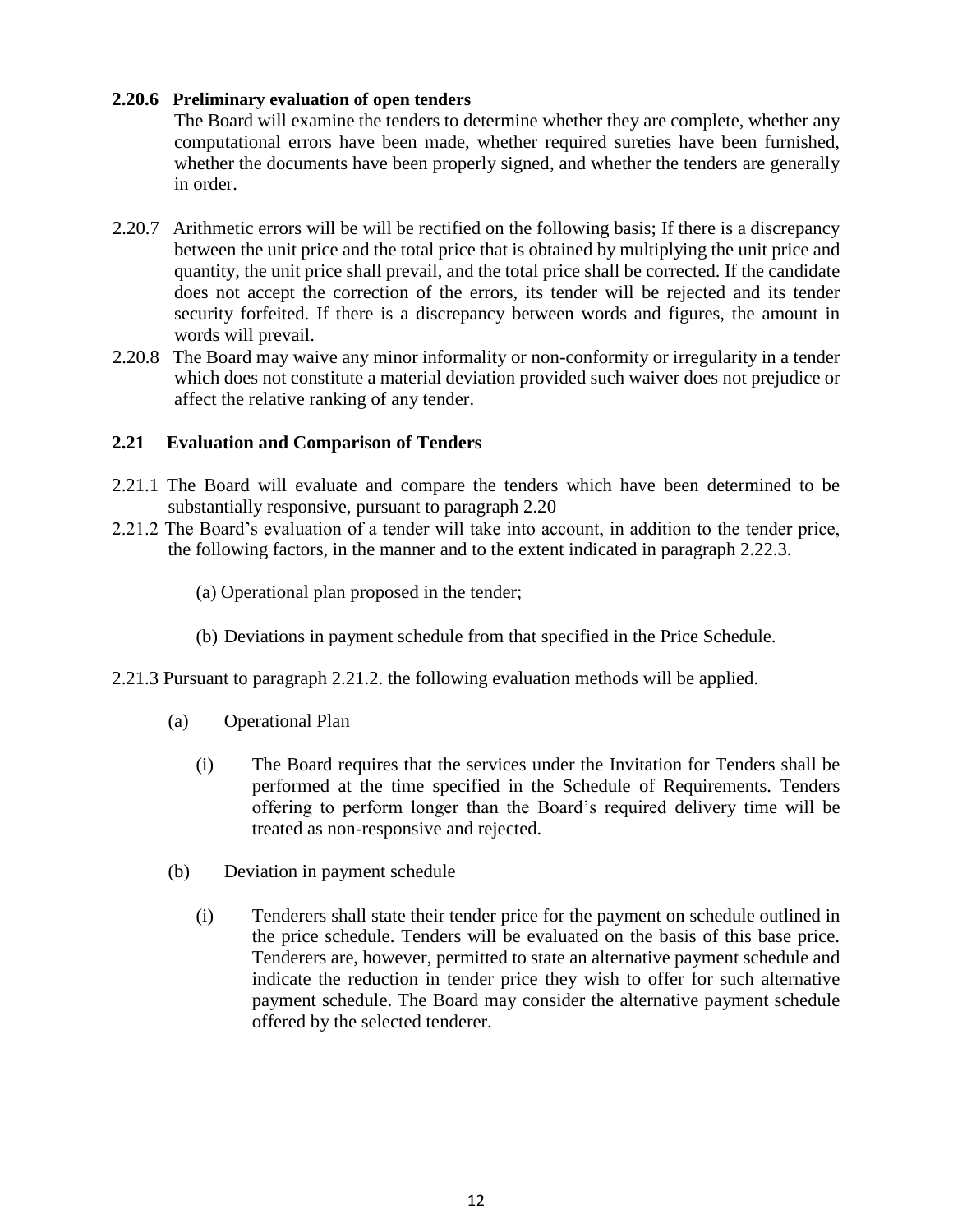2.21.4 The tender evaluation committee shall evaluate the tender within 30 days from the date of opening the tender.

#### **2.22 Contacting the Kenya Dairy Board**

- 2.22.1 No tenderer shall contact the Board on any matter relating to its tender, from the time of the tender opening to the time the contract is awarded.
- 2.22.2 Any effort by a tenderer to influence the Board in its decisions on tender evaluation, tender comparison, or contract award may result in the rejection of the Tenderers' tender.

#### **2.23 Post-qualification**

- **2.23.1** The Kenya Dairy Board will verify and determine to its satisfaction whether the tenderer that is selected as having submitted the lowest evaluated responsive tender is qualified to perform the contract satisfactorily.
- **2.23.2** The determination will take into account the tenderer's financial and technical capabilities. It will be based upon an examination of the documentary evidence of the tenderer's qualifications submitted by the tenderer, pursuant to paragraph 2.11.2 , as well as such other information as the Kenya Dairy Board deems necessary and appropriate.
- **2.23.3** An affirmative determination will be a prerequisite for award of the contract to the tenderer. A negative determination will result in rejection of the Tenderer's tender, in which event the Kenya Dairy Board will proceed to the next lowest evaluated tender to make a similar determination of that Tenderer's capabilities to perform satisfactorily.

## **2.24 Award Criteria**

- 2.24.1 Subject to paragraph 2.29 the Board will award the contract to the successful tenderer whose tender has been determined to be substantially responsive and has been determined to be the lowest evaluated tender, provided further that the tenderer is determined to be qualified to perform the contract satisfactorily.
- 2.24.2 To qualify for contract awards, the tenderer shall have the following:
	- (a) Necessary qualifications, capability experience, services, equipment and facilities to provide what is being procured.
	- (b) Legal capacity to enter into a contract for procurement
	- (c) Shall not be insolvent, in receivership, bankrupt or in the process of being wound up and is not the subject of legal proceedings relating to the foregoing.
	- (d) Shall not be debarred from participating in public procurement.

## **2.25. Kenya Dairy Board's Right to accept or Reject any or all Tenders**

- 2.25.1 The Board reserves the right to accept or reject any tender, and to annul the tendering process and reject all tenders at any time prior to contract award, without thereby Incurring any liability to the affected tenderer or tenderers or any obligation to inform the affected tenderer or tenderers of the grounds for the Board's action.
- 2.25.2 The Board shall give prompt notice of the termination to the tenderers and on request give its reasons for termination within 14 days of receiving the request from any tenderer.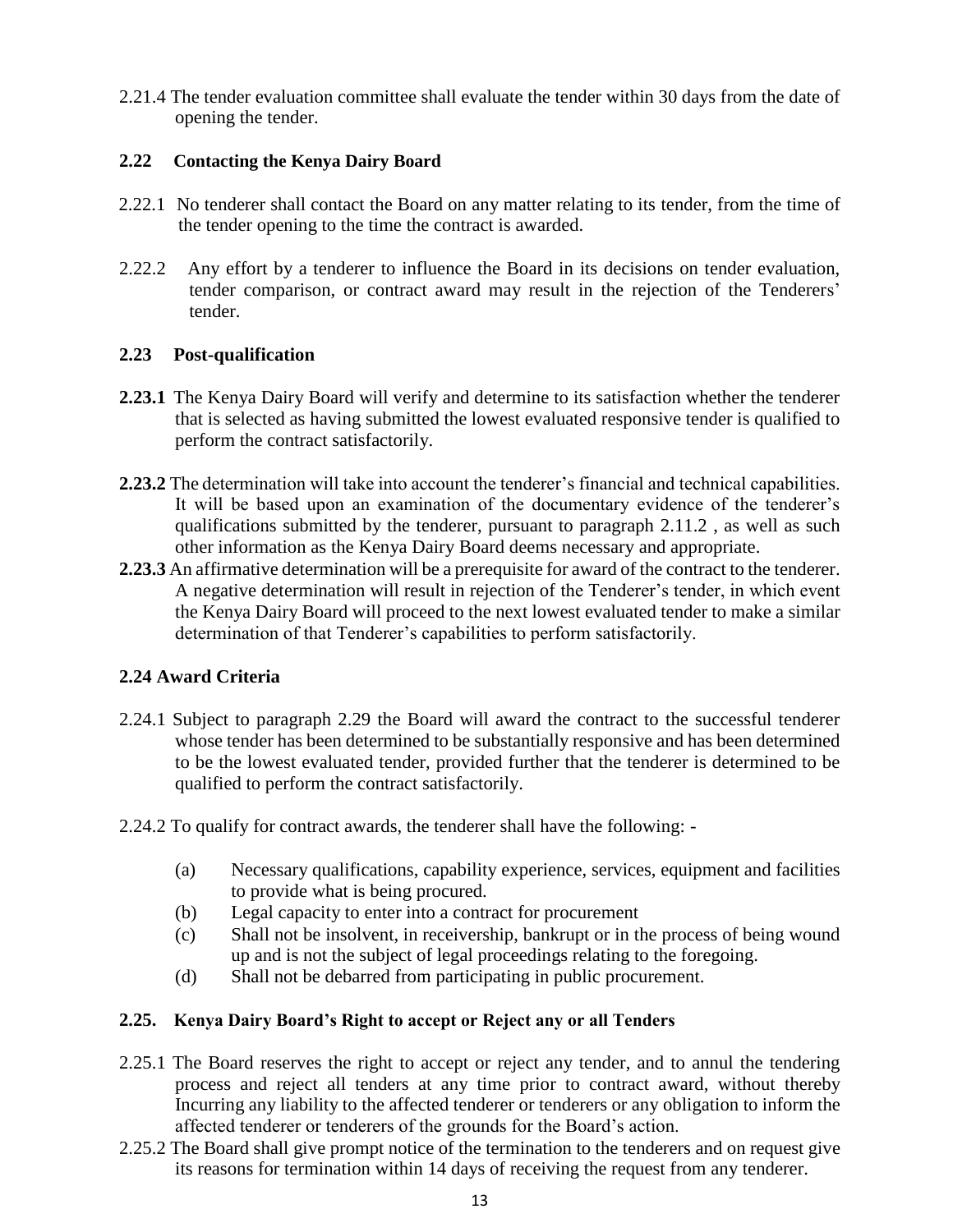2.25.3 A tenderer who gives false information in the tender document about is qualification or who refuses to enter into a contract after notification of contract award shall be considered for debarment from participating in future public procurement.

#### **2.26 Notification of Award**

- 2.26.1 Prior to the expiration of the period of tender validity, the Board will notify the successful tenderer in writing that its tender has been accepted.
- 2.26.2 Simultaneously the other tenderers shall be notified that their tenders were not successful.

## **2.27 Signing of Contract**

- 2.27.1 At the same time as the Kenya Dairy Board notifies the successful tenderer that its tender has been accepted, the Kenya Dairy Board will simultaneously inform the other tenderers that their tenders have not been successful.
- 2.27.2 Within fourteen (14) days of receipt of the Contract Form, the successful tenderer shall sign and date the contract and return it to the Kenya Dairy Board.
- 2.27.3 The contract will be definitive upon its signature by the two parties.
- 2.27.4 The parties to the contract shall have it signed within 30 days from the date of notification of contract award unless there is an administrative review request.

#### **2.28 Performance Security**

- 2.28.1 within (28) of the receipt of notification of award, the successful tenderer shall furnish the performance security in accordance with the Conditions of Contract, in a form acceptable to the Board.
- 2.28.2 Failure by the successful tenderer to comply with the requirement of paragraph 2.28 or paragraph 2.29.1 shall constitute sufficient grounds for the annulment of the award and forfeiture of the tender security, in which event the Kenya Dairy Board may make the award to the next lowest evaluated tender or call for new tenders.

#### 2.29 **Corrupt or Fraudulent Practices**

- 2.29.1 The Kenya Dairy Board requires that tenderers observe the highest standard of ethics during the procurement process and execution of contracts. A tenderer shall sign a declaration that he has not and will not be involved in corrupt or fraudulent practices.
- 2.29.2 The Kenya Dairy Board will reject a proposal for award if it determines that the tenderer recommended for award has engaged in corrupt or fraudulent practices in competing for the contract in question
- 2.29.3 Further a tenderer who is found to have indulged in corrupt or fraudulent practices risks being debarred from participating in public Procurement in Kenya.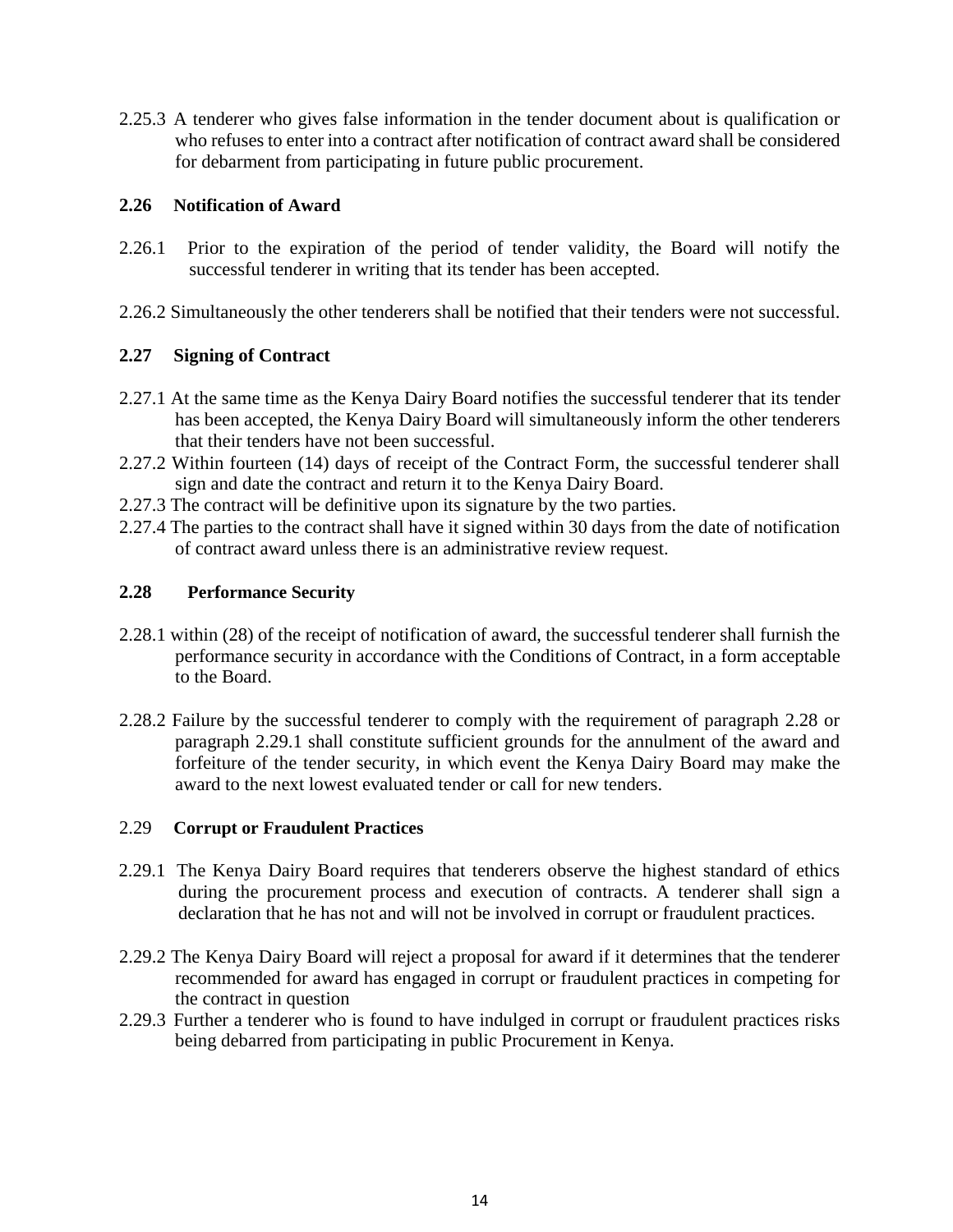## **APPENDIX TO INSTRUCTIONS TO TENDERERS**

The following information regarding the particulars of the tender shall complement supplement or amend the provisions of the instructions to tenderers. Wherever there is a conflict between the provision of the instructions to tenderers and the provisions of the appendix, the provisions of the appendix herein shall prevail over those of the instructions to tenderers.

| <b>INSTRUCTIONS</b>           |                                                                             |  |
|-------------------------------|-----------------------------------------------------------------------------|--|
| <b>TO</b><br><b>TENDERERS</b> | <b>PARTICULARS OF APPENDIX</b>                                              |  |
| <b>REFERENCE</b>              | TO INSTRUCTIONS TO TENDERS                                                  |  |
|                               | Tenders must be accompanied by a Tender Security of 2% of                   |  |
| 2.12.1                        | tender amount, valid for 150 days.                                          |  |
|                               |                                                                             |  |
| 2.13.1                        | Tender shall remain valid for 120 days after date of tender opening.        |  |
|                               | Two copies "ORIGINAL TENDER" and 'COPY OF TENDER'                           |  |
| 2.14.1                        | Document will be submitted.                                                 |  |
|                               |                                                                             |  |
|                               | Tenders to be received not later than FRIDAY, 7TH FEBRUARY                  |  |
| 2.16                          | <b>2020</b> at 10.30 am                                                     |  |
| 2.18                          | The Procuring entity will open all tenders in the presence of<br>tenderers' |  |
|                               | representatives who choose to attend, on 7TH FEBRUARY, 2020at<br>10.30 am.  |  |
|                               |                                                                             |  |
|                               | The place of opening will be KDB Boardroom, NSSF Building,                  |  |
|                               | <b>Block A Eastern wing 11th Floor.</b>                                     |  |
|                               |                                                                             |  |
|                               | No correction of errors. The tender sum as submitted and read out           |  |
| 2.20.7                        | during                                                                      |  |
|                               | the tender opening shall be absolute and final and shall not be the         |  |
|                               | subject of correction, adjustment or amendment in any way.                  |  |
|                               | The amount of performance security is 10% of the Contract amount            |  |
| 2.28                          | in form of a bank guarantee.                                                |  |
|                               |                                                                             |  |

## **2.21 Tender Evaluation**

Evaluation of the Bids shall undergo 4 main stages.

- i. Preliminary Evaluation (Mandatory Requirements)
- ii. Technical Evaluation
- iii. Financial Evaluation
- iv. Recommendation for award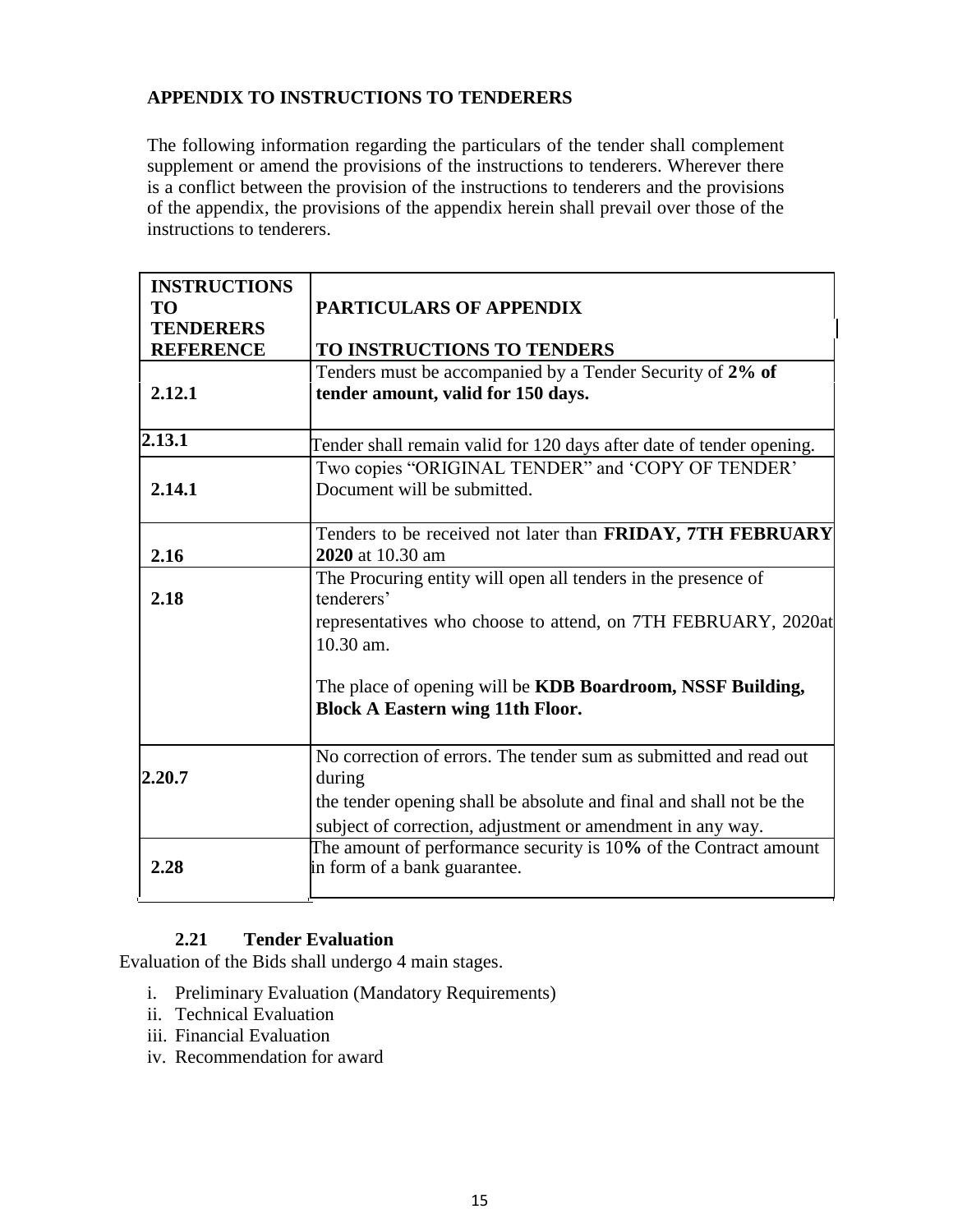#### **MANDATORY REQUIREMENTS SCC1: CONDITIONS MET BY SECURITY SERVICE PROVIDER** *(Note: It should be presented in the order below in the tender document)*

- i.Must submit valid copies of the following documents;
	- a. PIN Certificate
	- b. Tax Compliance Certificate
	- c. Certificate of Registration/Incorporation
	- d. CR12 from Registrar of Companies
	- e. Business Permit from County Government.
	- f. Certificate of registration as a member of Kenya Security Industry Association (KSIA) or Protective Security Industry Association (PSIA).
	- g. Valid frequency license (not payment receipts) from Communication Authority of Kenya (CAK)
	- ii. Must submit audited accounts for the 2 previous years (2017,2018)
	- iii. Duly Filled and stamped Confidential Business Questionnaire Form
	- iv. Proof of compliance with prevailing labour laws in respect to minimum wage. (Attach a valid letter from the Labour office)
	- v. Proof of remittance of statutory NHIF and NSSF contributions. (Attach current compliance certificate).
	- vi. Contractual liability insurance policy cover of not less than Kshs. 5,000,000/- per event per year. (Attach a valid copy of contractual liability policy document)
	- vii. Original Tender security of 2% of tender amount valid for 150 days.
	- viii. Duly Filled, signed and stamped form of tender (with Bid validity-120 days)
	- ix. Dully filled, signed and stamped self-declaration form

Duly Filled and stamped Anti-Corruption Declaration/Commitment/Pledge Form

x. All pages original of the tender document submitted MUST be sequentially serialized and bound by the tenderers

## *NOTE: Bids that do not contain all the above mandatory items will be declared non responsive and shall not be evaluated further.*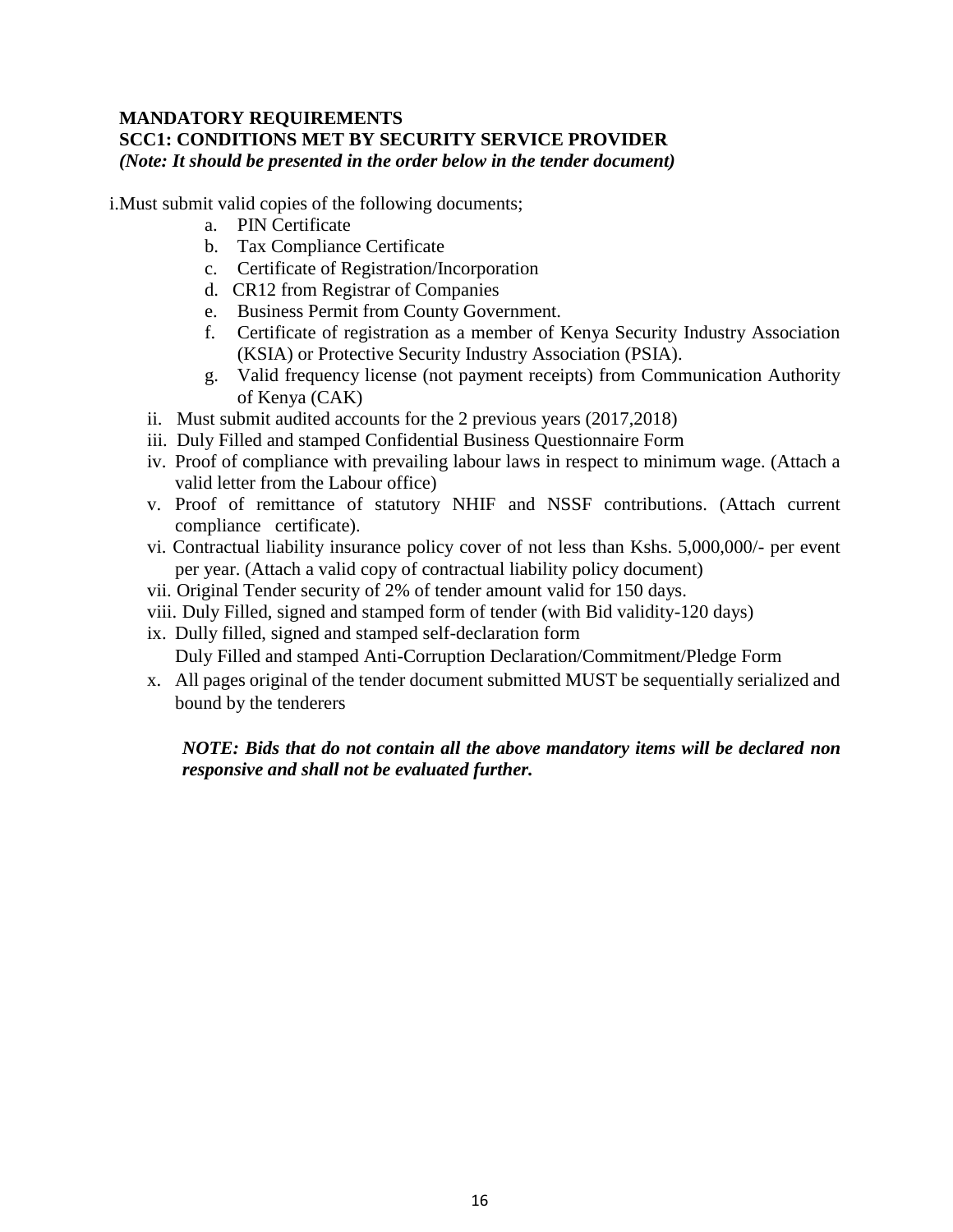# **TECHNICAL EVALUATION**

The following criteria will be used in the evaluation of all the potential bidders. The documents submitted shall be evaluated for suitability and awarded marks by the technical evaluation committee and rank all the firms accordingly.

| NO. | PARAMETER DESCRIPTION                                         | Reference Page | <b>SCORE (100)</b> |
|-----|---------------------------------------------------------------|----------------|--------------------|
|     |                                                               |                | MARKS)             |
|     | <b>Experience</b> in similar assignments (provide evidence of |                | 15 marks           |
| 1.  | three (3) sites with recommendation letters on the client's   |                |                    |
|     | letter head) from each of the sites (5 marks each)            |                |                    |
| 2.  | Qualifications and Experiences of the following key           |                | 5 Marks            |
|     | Personnel's (attach documentary evidence)                     |                |                    |
|     | Supervisors: -                                                |                |                    |
|     | Relevant experience in a reputable institution / security     |                |                    |
|     | firm for $5$ years $-5$ marks                                 |                |                    |
|     | Be a graduate of criminology or any relevant course           |                |                    |
|     | (attached certificate for 3 officers) $-2$ marks              |                |                    |
|     | Be trained in security matter (security procedures,           |                |                    |
|     | firefighting and safety, first aid and customer service, anti |                |                    |
|     | - terrorism and terrorism awareness) (attach evidence) - 3    |                |                    |
|     | marks                                                         |                |                    |
| 3   | Other guards-                                                 |                | 10 Marks           |
|     | Relevant experience in a reputable institution / security     |                |                    |
|     | firm for 3 years - 5 marks                                    |                |                    |
|     | Be at least a form IV leaver with minimum grade of $D+$       |                |                    |
|     | (attach certificate of at least $15$ guards) – 2 marks        |                |                    |
|     |                                                               |                |                    |
|     | Be trained in security matter (security procedures,           |                |                    |
|     | firefighting and safety, first aid and customer service, anti |                |                    |
|     | - terrorism and terrorism awareness) (attach evidence)        |                |                    |
|     | $-3$ marks                                                    |                |                    |
| 4   | Certificates of good conduct: -                               |                | 10marks            |
|     | Provide copies of certificates of good conduct from the       |                |                    |
|     | National Police Service - Criminal Investigation              |                |                    |
|     | Department for at least 10 staff members $-1$ marks each      |                | 10 marks           |
| 5   | Provide Guarding recruitment policy and training              |                |                    |
|     | package offered                                               |                |                    |
|     | Recruitment policy $-5$ marks<br>Training package $-5$ marks  |                |                    |
| 6.  | <b>Machinery, Tools &amp; Equipment</b>                       |                | 10 Marks           |
|     | At least three (3) operational Motor vehicles and two (2)     |                |                    |
|     | Motor cycles (attach proof of ownership or lease) (2 marks    |                |                    |
|     | each                                                          |                |                    |
| 7   | Provide list of owned security equipment                      |                | 8 marks            |
|     | Including own guards monitoring system, control room etc      |                |                    |
|     | (provide evidence of ownership) – equipment $-1$ mark for     |                |                    |
|     | each                                                          |                |                    |
| 8   | An operational VHF/Radio Communication license and            |                | 10 Marks           |
|     | equipment (attach proof of frequency allocation)              |                |                    |
| 9   | Availability of Backup systems and ability to respond on      |                | 10Marks            |
|     | timely basis. The bidder should state clearly the position or |                |                    |
|     | locality of the backup (attach proof of log book and          |                |                    |
|     | frequency allocation)                                         |                |                    |
| 10  | Provide evidence of insurance cover including:                |                | 12 Marks           |
|     | Indemnity against risk (6 marks)<br>$\mathbf{i}$              |                |                    |
|     | $\mathbf{ii}$<br>Workman Injuries Benefit Cover (WIBA) (6     |                |                    |
|     | marks)                                                        |                |                    |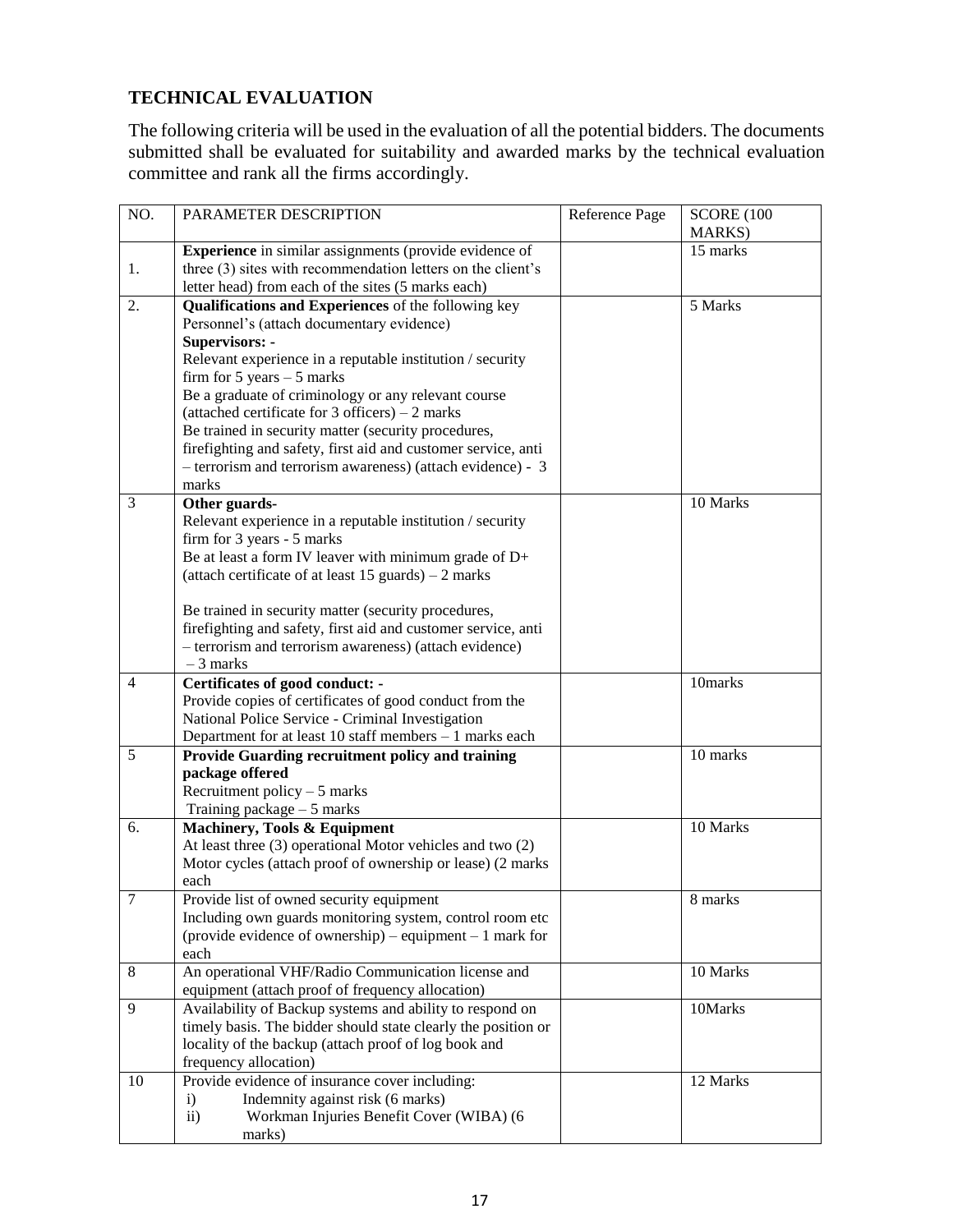*Tenderers should note that only tenders that score 70% and above from technical evaluation will qualify to have their tenders evaluated further.*

# **FINANCIAL EVALUATION**

Bidders who shall have passed the technical evaluation stage will have their bids based on the Schedule of Requirements considered in the financial evaluation.

# **RECOMMENDATION FOR AWARD**

The bidder(s) with the lowest evaluated tender will be recommended for the award.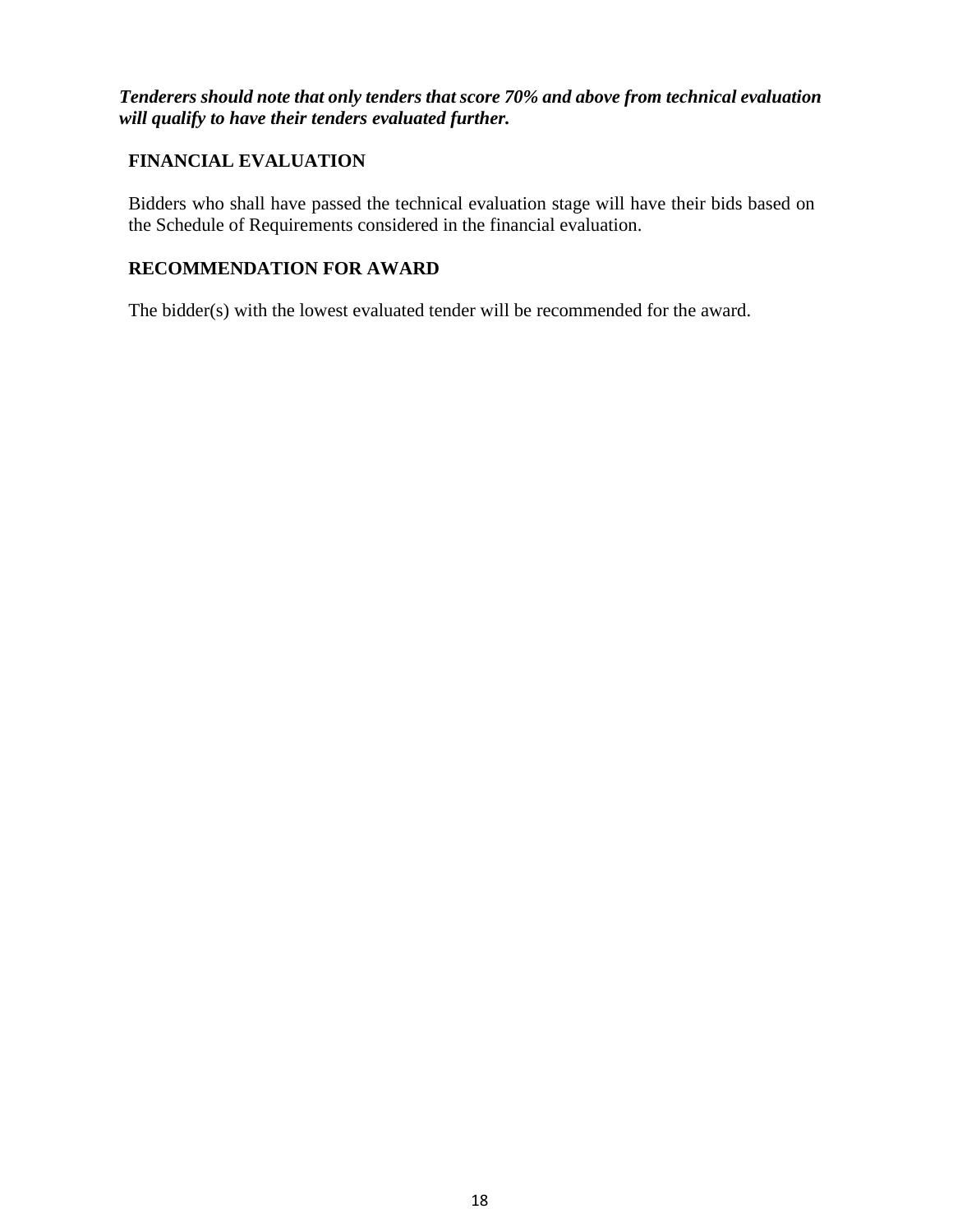# **SECTION III - GENERAL CONDITIONS OF CONTRACT**

### **3.1. Definitions**

- 3.1.1 In this Contract, the following terms shall be interpreted as indicated:
	- (a) "The Contract" means the agreement entered into between the Kenya Dairy Board and the tenderer, as recorded in the Contract Form signed by the parties, including all attachments and appendices thereto and all documents incorporated by reference therein.
	- (b) "The Contract Price" means the price payable to the tenderer under the Contract for the full and proper performance of its contractual obligations
	- (c) "The Services" means services to be provided by the tenderer including any documents, which the tenderer is required to provide to the Kenya Dairy Board under the Contract.
	- (d) "The Kenya Dairy Board" means the organization procuring the services under this Contract
	- (e) "The Contractor" means the organization or firm providing the services under this Contract.
	- (f) "GCC" means the General Conditions of Contract contained in this section.
	- (g) "SCC" means the Special Conditions of Contract
	- (h) "Day" means calendar day

#### **3.2. Application**

3.2.1 These General Conditions shall apply in all Contracts made by the Procuring entity for the procurement of services

#### 3.3. **Standards**

3.3.1 The services provided under this Contract shall conform to the standards mentioned in the technical specification and schedule of requirements.

## **3.4. Use of Contract Documents and Information**

3.4.1 The Contractor shall not, without the Kenya Dairy Board's prior written consent, disclose the Contract, or any provision thereof, or any specification, plan, drawing, pattern, sample, or information furnished by or on behalf of the Kenya Dairy Board in connection therewith, to any person other than a person employed by the contractor in the performance of the Contract.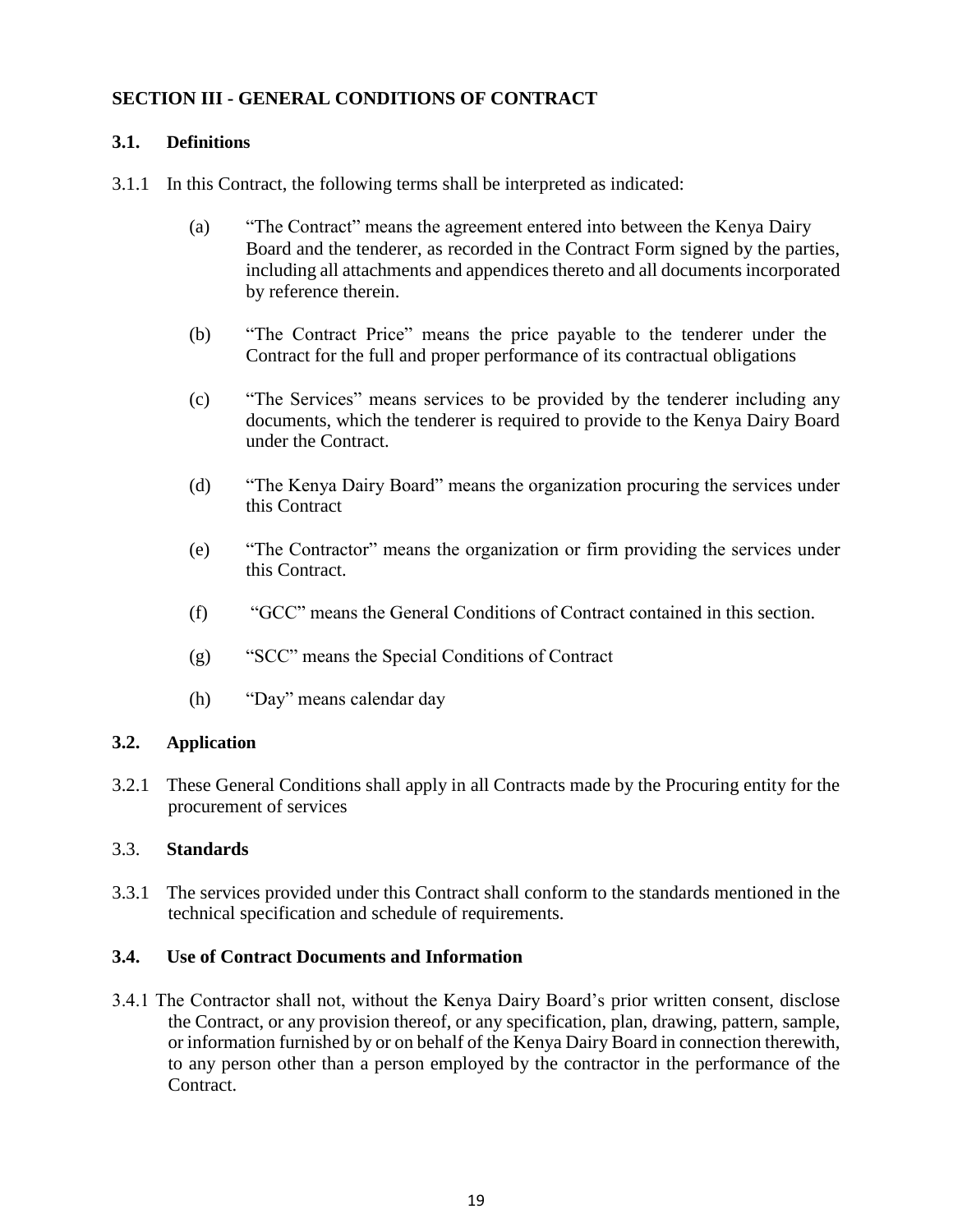- 3.4.2 The Contractor shall not, without the Kenya Dairy Board's prior written consent, make use of any document or information enumerated in paragraph 2.4.1 above.
- 3.4.3 Any document, other than the Contract itself, enumerated in paragraph 2.4.1 shall remain the property of the Kenya Dairy Board and shall be returned (all copies) to the Kenya Dairy Board on completion of the contract's or performance under the Contract if so required by the Kenya Dairy Board.

#### **3.5. Patent Rights**

3.5.1 The Contractor shall indemnify the Kenya Dairy Board against all third-party claims of infringement of patent, trademark, or industrial design rights arising from use of the services under the contract or any part thereof.

#### **3.6 Performance Security**

- 3.6.1 Within twenty eight (28) days of receipt of the notification of Contract award, the successful tenderer shall furnish to the Kenya Dairy Board the performance security where applicable in the amount specified in SCC
- 3.6.2 The proceeds of the performance security shall be payable to the Kenya Dairy Board as compensation for any loss resulting from the Tenderer's failure to complete its obligations under the Contract.
- 3.6.3 The performance security shall be denominated in the currency of the Contract, or in a freely convertible currency acceptable to the Kenya Dairy Board and shall be in the form of:
	- a) Cash
	- b) A bank guarantee.
	- c) Such Insurance guarantee approved by the Authority.
	- d) Letter of credit
- 3.6.4 The performance security will be discharged by the Kenya Dairy Board and returned to the Candidate not later than thirty (30) days following the date of completion of the Contractor's performance of obligations under the Contract, including any warranty obligations, under the Contract.

#### **3.7. Delivery of services and Documents**

3.7.1 Delivery of the services shall be made by the Contractor in accordance with the terms specified by the Kenya Dairy Board in the schedule of requirements and the special conditions of contract.

#### **3.8. Payment**

3.81. The method and conditions of payment to be made to the contractor under this Contract shall be specified in SCC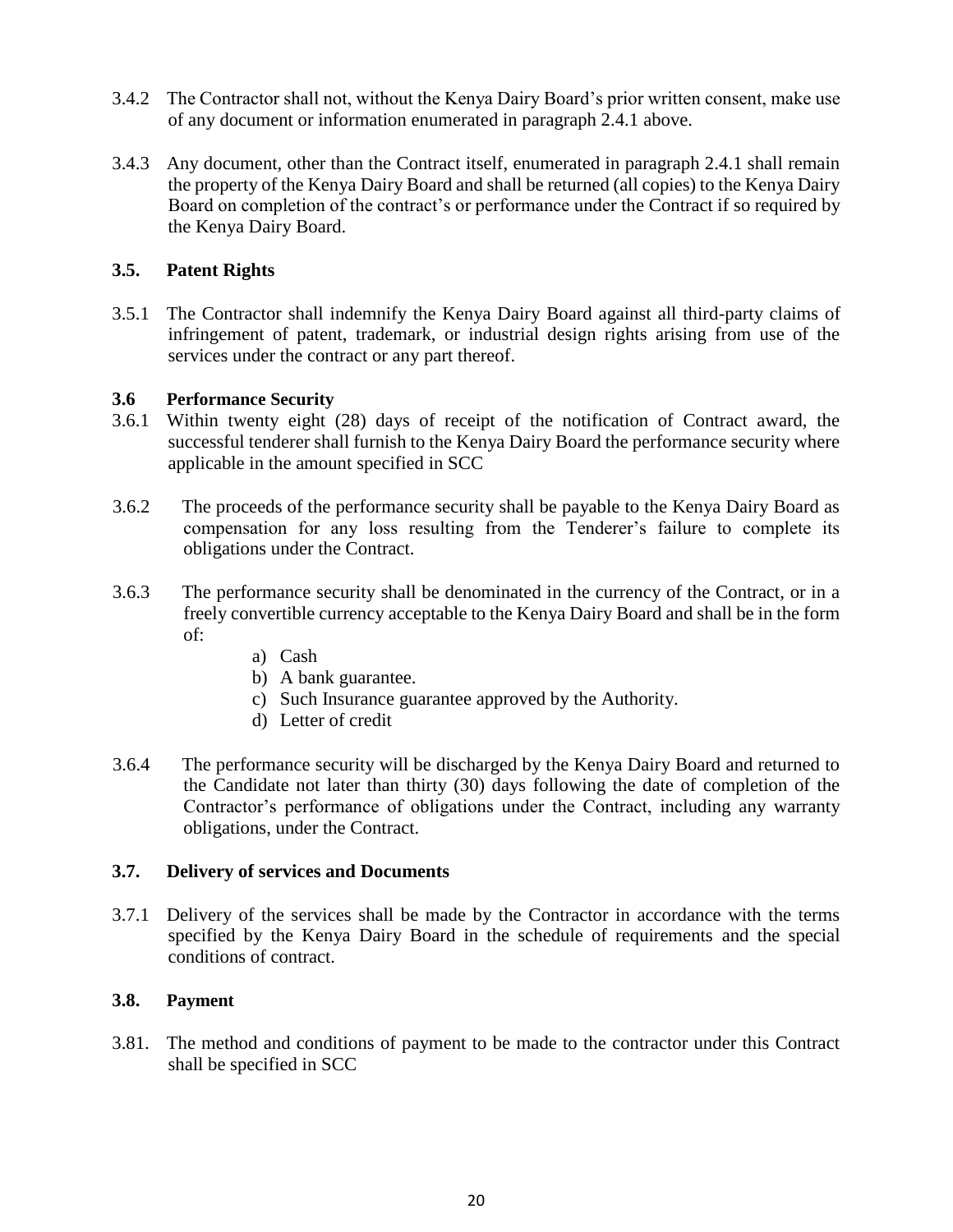3.82. Payment shall be made promptly by the Kenya Dairy Board, but in no case later than sixty (60) days after submission of an invoice or claim by the contractor

## **3.9. Prices**

- 3.9.1 Prices charges by the contractor for Services performed under the Contract shall not, with the exception of any price adjustments authorized in SCC vary from the prices quoted by the tenderer in its tender or in the Kenya Dairy Board's request for tender validity extension the case may be. No variation in or modification to the terms of the contract shall be made except by written amendments signed by the parties.
- 3.9.2 Contract price variations shall not be allowed for contracts not exceeding one year (12 months)
- 3.9.3 Where contract price variation is allowed the variation shall not exceed 10% of the original contract price
- 3.9.4 Price variation requests shall be processed by the Kenya Dairy Board within 30 days of receiving the request.

# **3.10. Assignment & subcontracts**

3.10.1 *Assignment*: The tenderer shall not assign, in whole or in part, its obligations to perform under this Contract, except with the Kenya Dairy Board's prior written consent. *Subcontracts:* The tender shall notify the Kenya Dairy Board in writing of all subcontracts awarded under this contract if not already specified in the tender. Such notification in the original tender or letter shall not relieve the tenderer from any liability or obligation under the contract.

## **3.11. Termination for Default**

3.11.1The Kenya Dairy Board may, without prejudice to any other remedy for breach of Contract, by written notice of default sent to the Contractor terminate this Contract in whole or in part within 30 days:

b. If the Contractor fails to service claims as agreed in the contract.

c. If the Contractor fails to provide any agreed or all of the services within the period(s) specified in the Contract, or within any extension thereof granted by the Kenya Dairy Board.

d. If the Contractor fails to perform any other obligation(s) under the Contract

e. If the Contract in the judgment of the Kenya Dairy Board has engaged in corrupt or fraudulent practices in competing for or in executing the contract

3.11.2 In the event the Kenya Dairy Board terminates the contract in whole or in part, it may procure, upon such terms and in such manner as it deems appropriate, services similar to those un-delivered and the Contractor shall be liable to the Kenya Dairy Board for any excess costs for such similar services. However the contractor shall continue performance of the contract to extent not terminated.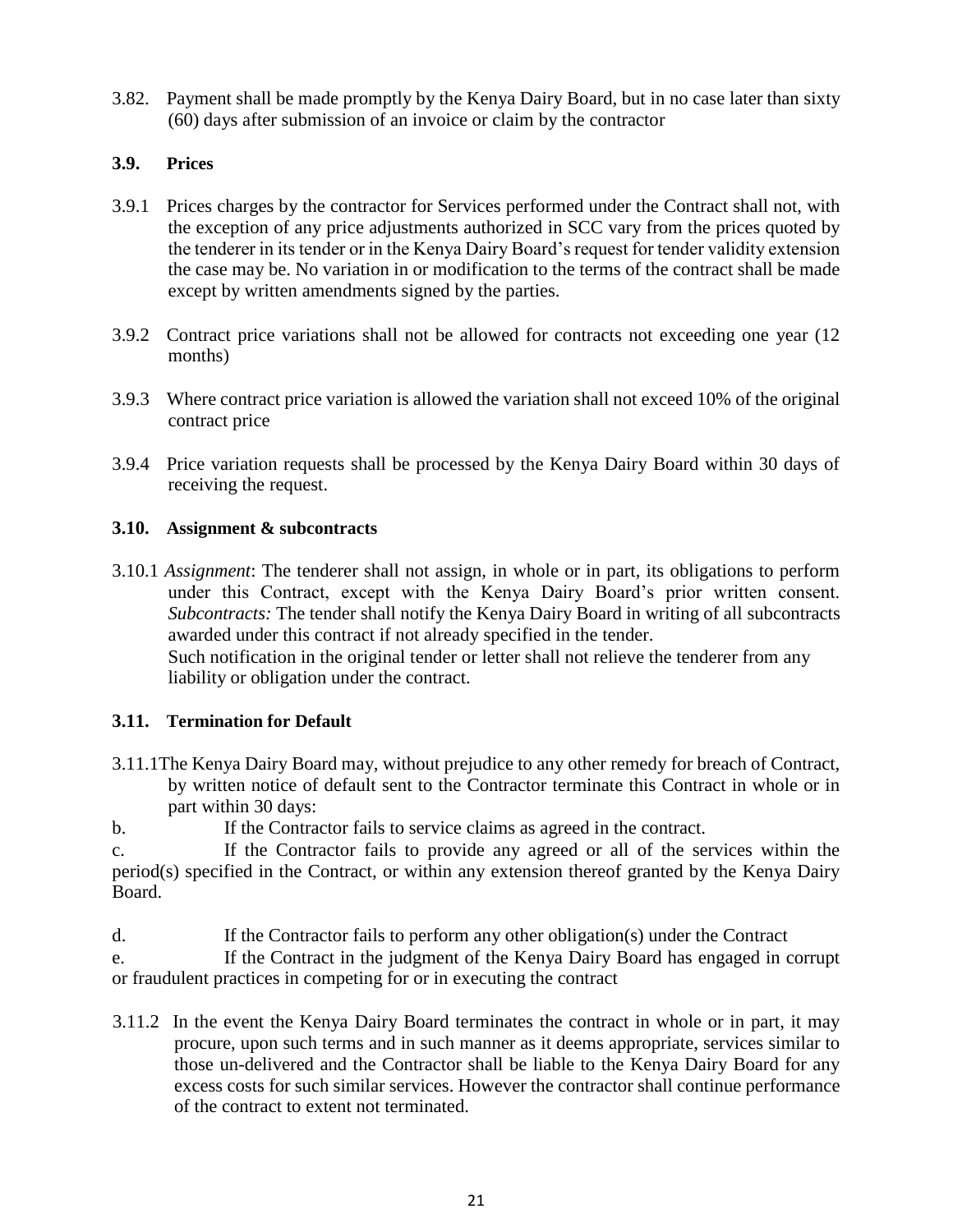3.11.3 In case, the claims presented to the Brokers are not paid within the stipulated period of 21 days, KDB has the rights to discontinue the contract and get back aprorata refund of premium

## **3.12. Termination for Insolvency**

3.12.1 The Kenya Dairy Board may at any time terminate the contract by giving written notice to the Contractor if the contractor becomes bankrupt or otherwise insolvent. In this event, termination will be without compensation to the contractor, provided that such termination will not prejudice or affect any right of action or remedy, which has accrued or will accrue thereafter to the Kenya Dairy Board.

#### **3.13. Termination for Convenience**

- 3.13.1 The Kenya Dairy Board by written notice sent to the contractor, may terminate the contract in whole or in part, at any time for its convenience. The notice of termination shall specify that the termination is for the Kenya Dairy Boards' convenience, the extent to which performance of the contractor of the contract is terminated and the date on which such termination becomes effective.
- 3.13.2 For the remaining part of the contract after termination the Kenya Dairy Board may elect to cancel the services and pay to the contractor an agreed amount for partially completed services.

#### **3.14 Resolution of Disputes**

- 3.14.1 The Kenya Dairy Board and the contractor shall make every effort to resolve amicably by direct informal negotiations of disagreement or disputes arising between them under or in connection with the contract
- 3.14.2 If after thirty (30) days from the commencement of such informal negotiations both parties have been unable to resolve amicably a contract dispute either party may require that the dispute be referred for resolution to the formal mechanisms specified in the SCC.

#### **3.15. Governing Language**

3.15.1. The contract shall be written in the English language. All correspondence and other documents pertaining to the contract, which are exchanged by the parties, shall be written in the same language.

#### **3.16. Applicable Law**

3.16.1 The contract shall be interpreted in accordance with the laws of Kenya unless otherwise expressly specified in the SCC.

## **3.17 Force Majeure**

3.17.1 The Contractor shall not be liable for forfeiture of its performance security, or termination for default if and to the extent that it's delay in performance or other failure to perform its obligations under the Contract is the result of an event of Force Majeure.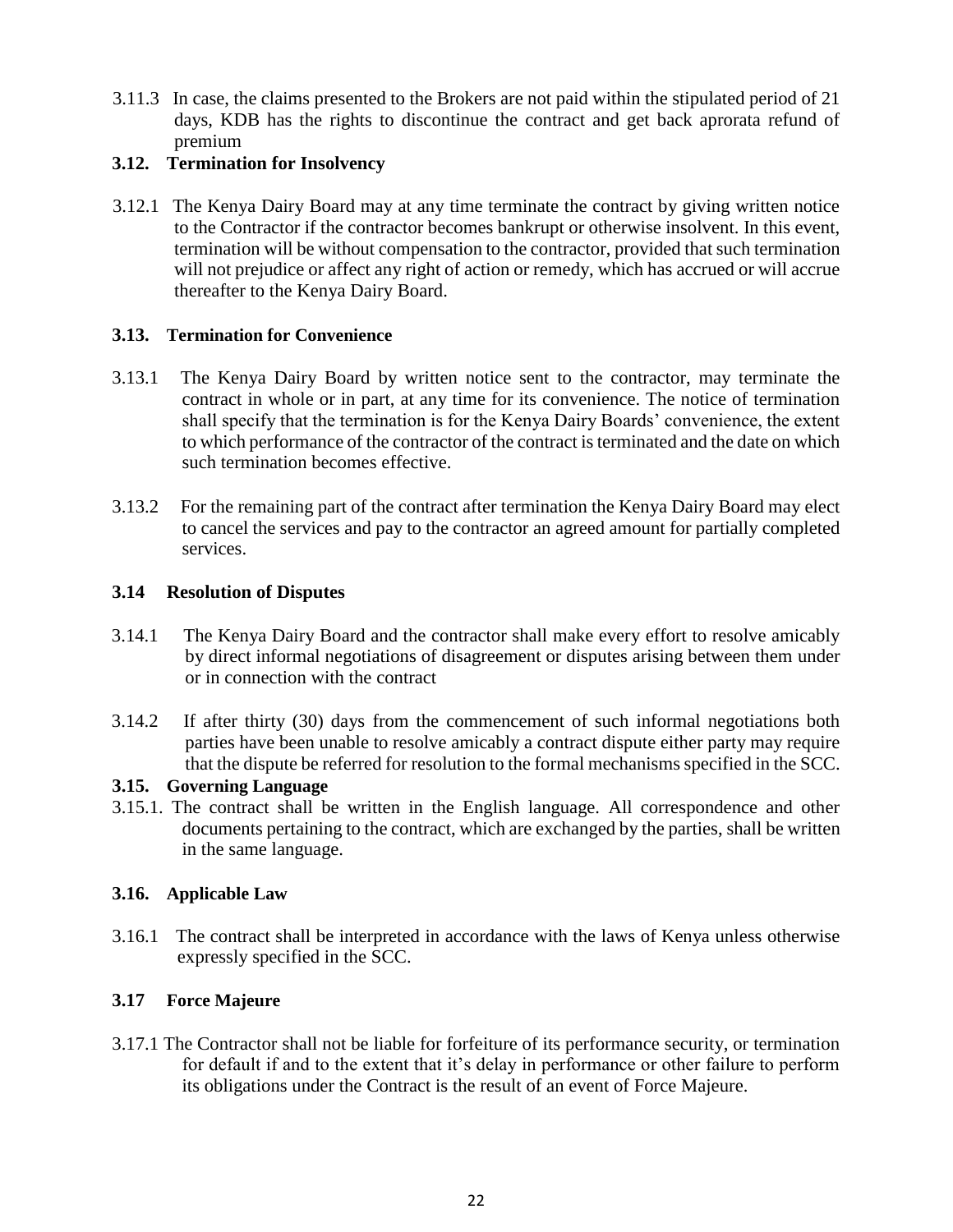# **3.18 Notices**

- 3.1.1 Any notices given by one party to the other pursuant to this contract shall be sent to the other party by post or by Fax or Email and confirmed in writing to the other party's address specified in the SCC.
- 3.1.2 A notice shall be effective when delivered or on the notices effective date, whichever is later.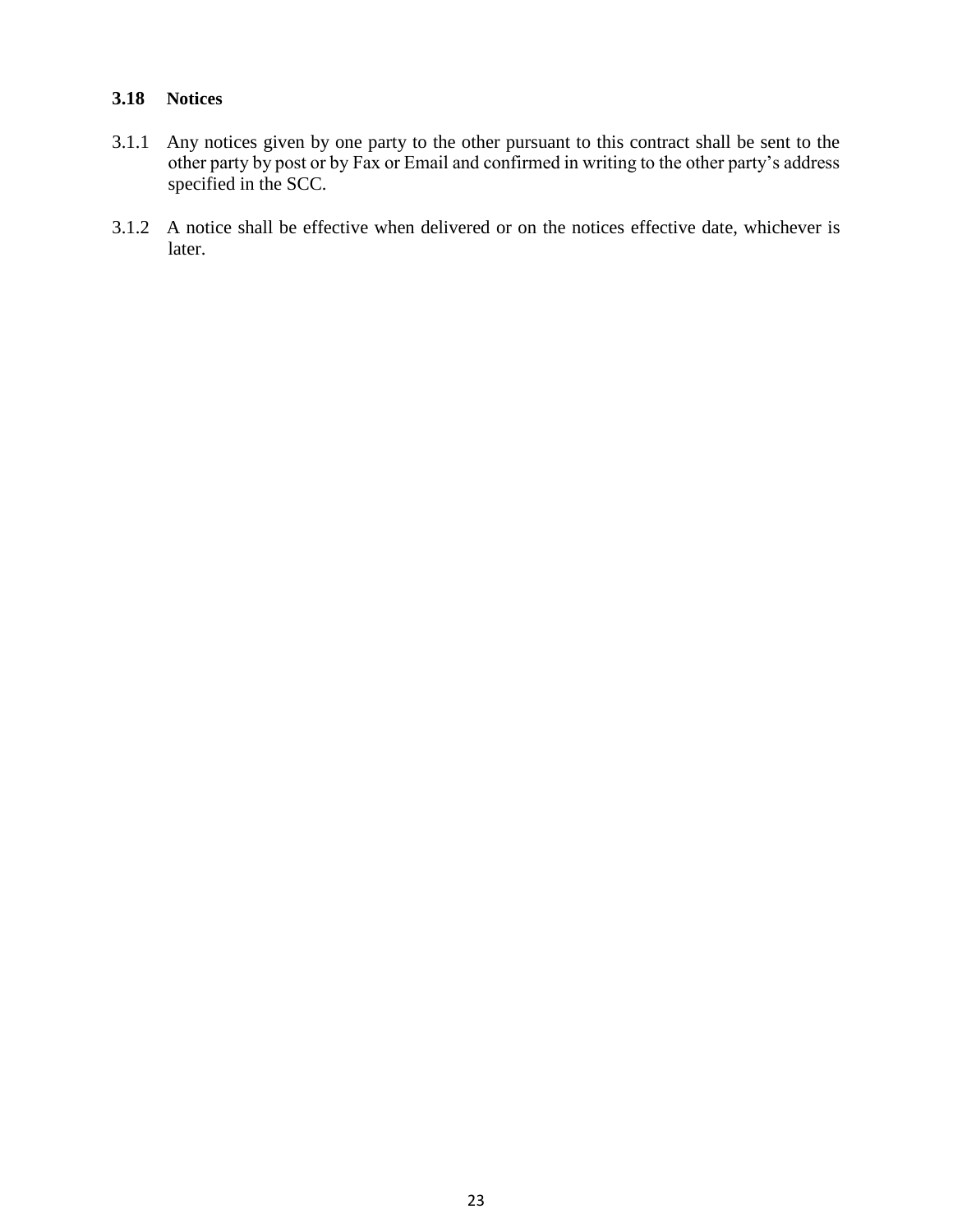## **SECTION IV - SPECIAL CONDITIONS OF CONTRACT**

### **Notes on Special Conditions of Contract**

1. The clauses in this section are intended to assist the Kenya Dairy Board in providing contract-specific information in relation to corresponding clauses in the General Conditions of **Contract** 

2. The Provisions of Section IV complement the General Conditions of Contract included in Section III, specifying contractual requirements linked to the special circumstances of the Kenya Dairy Board and the insurance cover required. In preparing Section IV, the following aspects should be taken into consideration.

(a) Information that complement provisions of Section III must be incorporated; and

(b) Amendments and/or supplements to provisions of Section III, as necessitated by the circumstances of the specific insurance cover required must also be incorporated.

3. Where there is a conflict between the provisions of the special conditions of contract and the provisions of the general conditions of contract, the provisions of the special conditions of contract shall prevail over the provisions of the general conditions of contract.

4. Any clause to be included in this section must be consistent with the applicable public procurement law and regulations.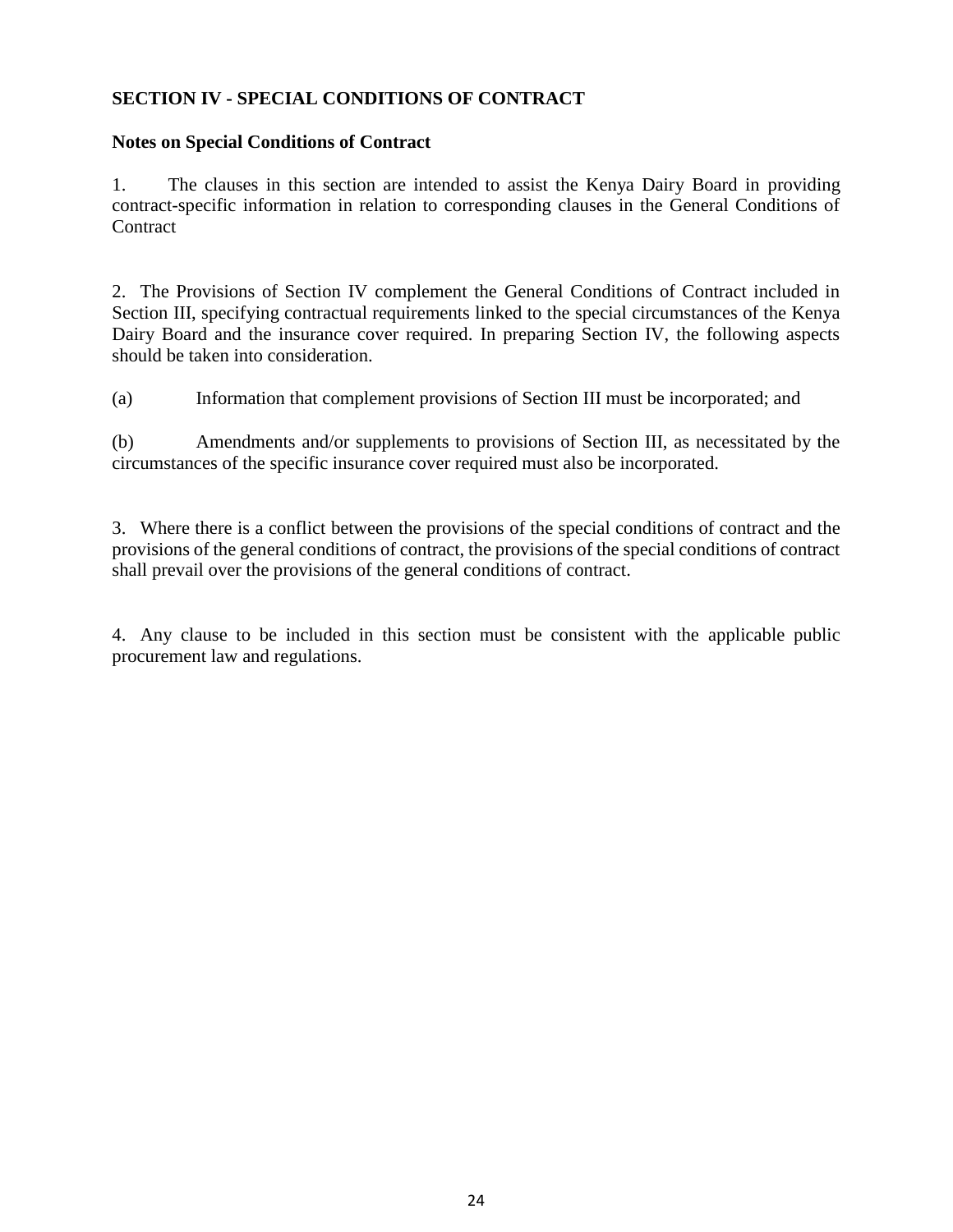# **SECTION IV SPECIAL CONDITIONS OF CONTRACT**

4.1 Special conditions of contract shall supplement the general conditions of contract, wherever there is a conflict between the GCC and the SCC, the provisions of the SCC herein shall prevail over those in the GCC.

4.2 Special conditions of contract with reference to the general conditions of contract.

| <b>General</b><br>conditions<br>of | <b>Special conditions of contract</b>                           |
|------------------------------------|-----------------------------------------------------------------|
| contract reference                 |                                                                 |
|                                    |                                                                 |
| 3.6                                | Specify performance security if applicable: 10% of the contract |
|                                    | price from a reputable financial institution                    |
| 3.8                                | Payments will be made on MONTHLY basis after the services       |
|                                    | have been rendered                                              |
| 3.9                                | Specify price adjustments allowed. None                         |
| 3.14                               | Specify resolution of disputes: Arbitration                     |
| 3.17                               | Specify applicable law. Laws of Kenya                           |
| 3.18                               | Notices shall be addressed and delivered to:                    |
|                                    | The Managing Director                                           |
|                                    | Kenya Dairy Board                                               |
|                                    | NSSF Building Bishop Road                                       |
|                                    | Block A Eastern Wing 10 <sup>th</sup> Floor                     |
|                                    | P.O. Box 30406 00100                                            |
|                                    | <b>NAIROBI</b>                                                  |
|                                    |                                                                 |

## **THE CONTRACT IS TO RUN FOR A PERIOD OF 12 MONTHS**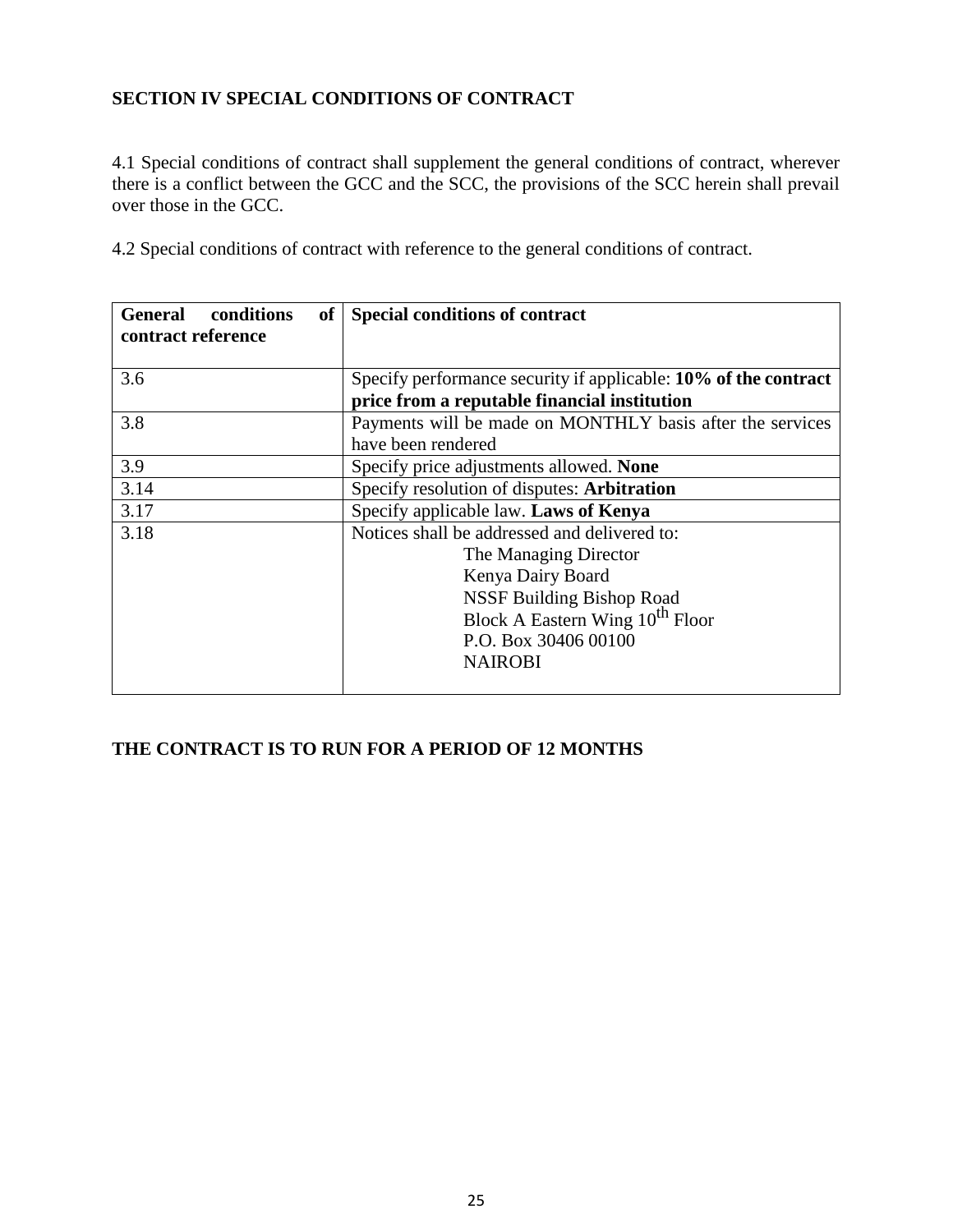# **SECTION V - SCHEDULE OF REQUIREMENTS**

# **TERMS OF REFERENCE FOR SECURITY SERVICES**

#### A. Objective

Required security guards who are highly trained, disciplined and qualified to implement and maintain existing security measures at the Kenya Dairy Board premise at kabete while working and liaising with other agencies on the day to day operations and on a 24 hour basis with the sole purpose of guaranteeing the safety and security of staff, customers, buildings AND equipment of Kenya Dairy Board.

#### B. Supplier responsibilities

- 1. To guard and protect Kenya Dairy Board properties from theft, arson, pilferage, trespassers, robbery, destruction and other unlawful acts by any person and as well as maintain peace and order within the Kenya Dairy Board laboratory at upper kabete.
	- This shall include use of CCTV where provided, patrolling premises, site buildings and motor vehicle parking lots to provide continuous surveillance.
	- While patrolling, check all designated gates, doors and windows and if found unlocked or open notify the shift supervisor and close and lock gates, door and windows. Also turn off unnecessary lights and perform other security related activities necessary to meet overall security requirements.
- 2. Protect KDB officials, employees, visitors and guests from assault, harassment, threat or intimidation and other criminal acts and implement security and safety regulations within the premises.
- 3. Conduct random physical inspection of people coming in and out of the premises as warranted.

4. Conduct inspection of all bags and baggage carried by people coming in and out of the premises and effective handling of baggage scanners.

They are to ensure that:-

- All the regulations of the client affecting the security of the property and the property of the Client's tenants are carried out.
- Any interference to the perimeter protection of the premises is identified as soon as possible and reported to the relevant authorities.
- Shall deter the commission of assault, batteries, robberies, and other violent crimes by deploying well-trained and alert security guards in client's premises.
- All visitors and customers to the Client's premises are courteously received, assisted and directed in a manner, which will reflect to the Supplier's credit and client's good image.
- 5. Detain any person who is committing or with reasonable cause is suspected to be in the act of committing a cognizable offence pending handing over the matter to the investigating agencies.
- 6. Prevent the occurrence of fires, explosions and other catastrophes by close observation of buildings, machinery, building plants, vehicles, electrical equipment and personnel to identify unsafe conditions, procedures or activities. Other responsibilities would be:
	- Detect fire and take the right action.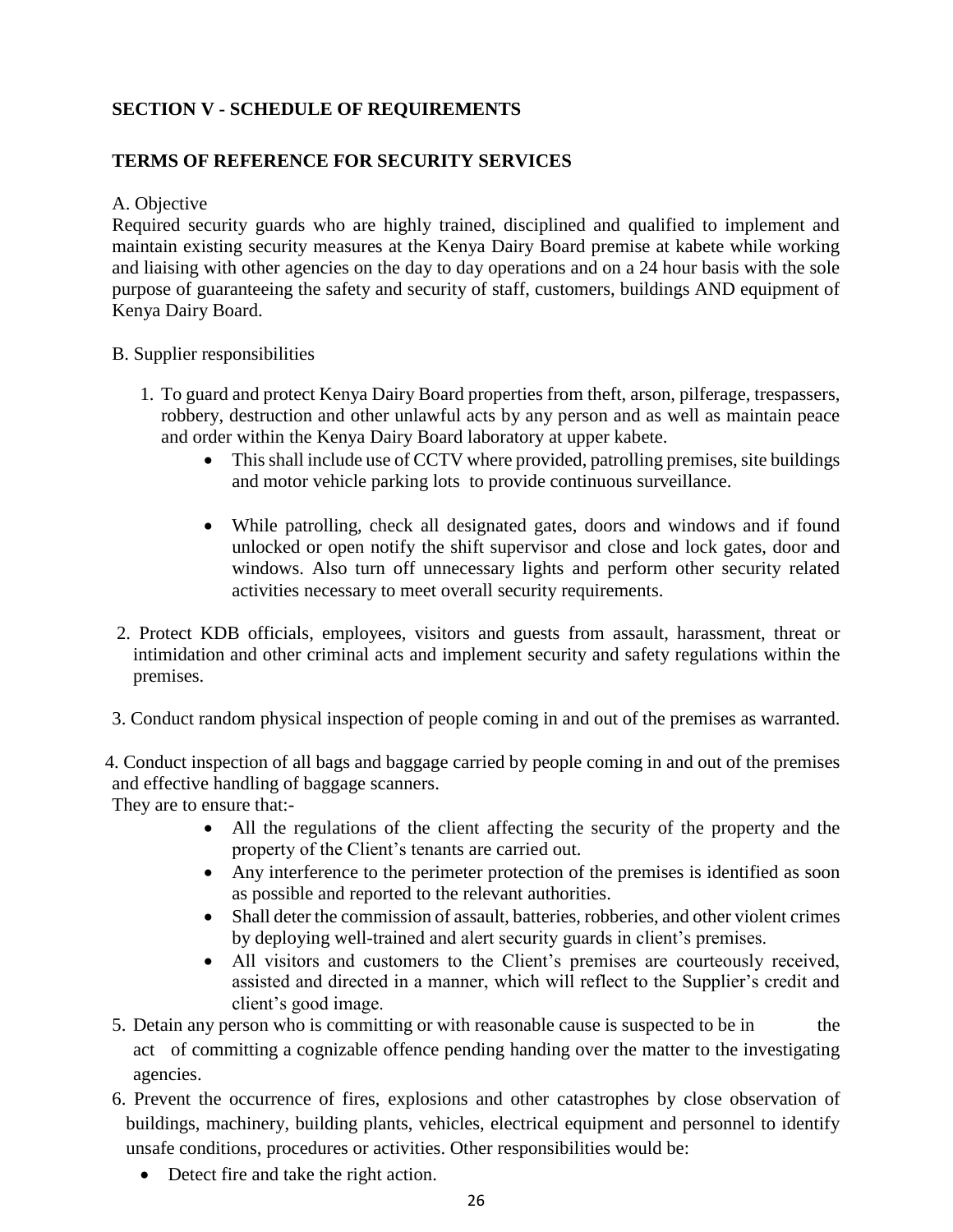- Alert the sectional staff particularly the supervisor of the danger at hand.
- Clear any obstruction to the firefighting equipment.
- Ensure fire-fighting appliances e.g. fire pumps are functional.
- Correctly use the right firefighting equipment to extinguish the fire.
- Raise the fire alarm to initiate an emergency response
- Participate in periodic fire drills.
- 8. They are expected to pay attention to all water, steam, gas and electrical installation to detect leakage or spillage, breakdown and wastage and to take any immediate action necessary in the interest of safety and security.
- 9. They are to ensure the firefighting facilities remain in the designated locations and are not interfered with.
- 10. Record all vehicles visiting the premises to collect or deliver materials as required and their vehicles to ensure that no Client's property is taken from the premises without relevant authority or entry of suspicious equipment and materials.
- 11. Implement the Supplier's right to search of employees, visitors and tenants and their vehicles to ensure that no Client's property is taken from the premises without the relevant authority or entry to suspicious equipment and materials.
- 12. Require the production of authorizations on the removal of the Client's property.
- 13. Record all personal items found on the site and maintain a register of lost and found property containing all relevant details such as time, place etc as required.

14. Record all occurrences of security interest in a daily occurrence/log book for the information of the security staff, management and other persons concerned.

15. Shall control personnel and vehicles entry to and from various authorized entrances at Client's premises and ensure no unauthorized persons or vehicles gain access to the premises. This will include;

Enforcement of badge/pass system to identify and control all Clients' employees, visitors and Supplier's to the guarded premises.

Regulate vehicle movement, parking of vehicles and storage of motorcycles and bicycles whilst on client's property.

Regulate human traffic in all Client's station offices and ensure that large numbers of customers are accessed to respective service counters in an orderly manner without delay.

16. Guard client's premises against terrorism:-

Conduct thorough access controls into the Client's premises, screen/search personnel and vehicles using hand held metal detectors and under search mirrors.

Detect, report or deal with suspicious characters, dangerous equipment and materials.

Enforce relevant measures on guard against terrorism.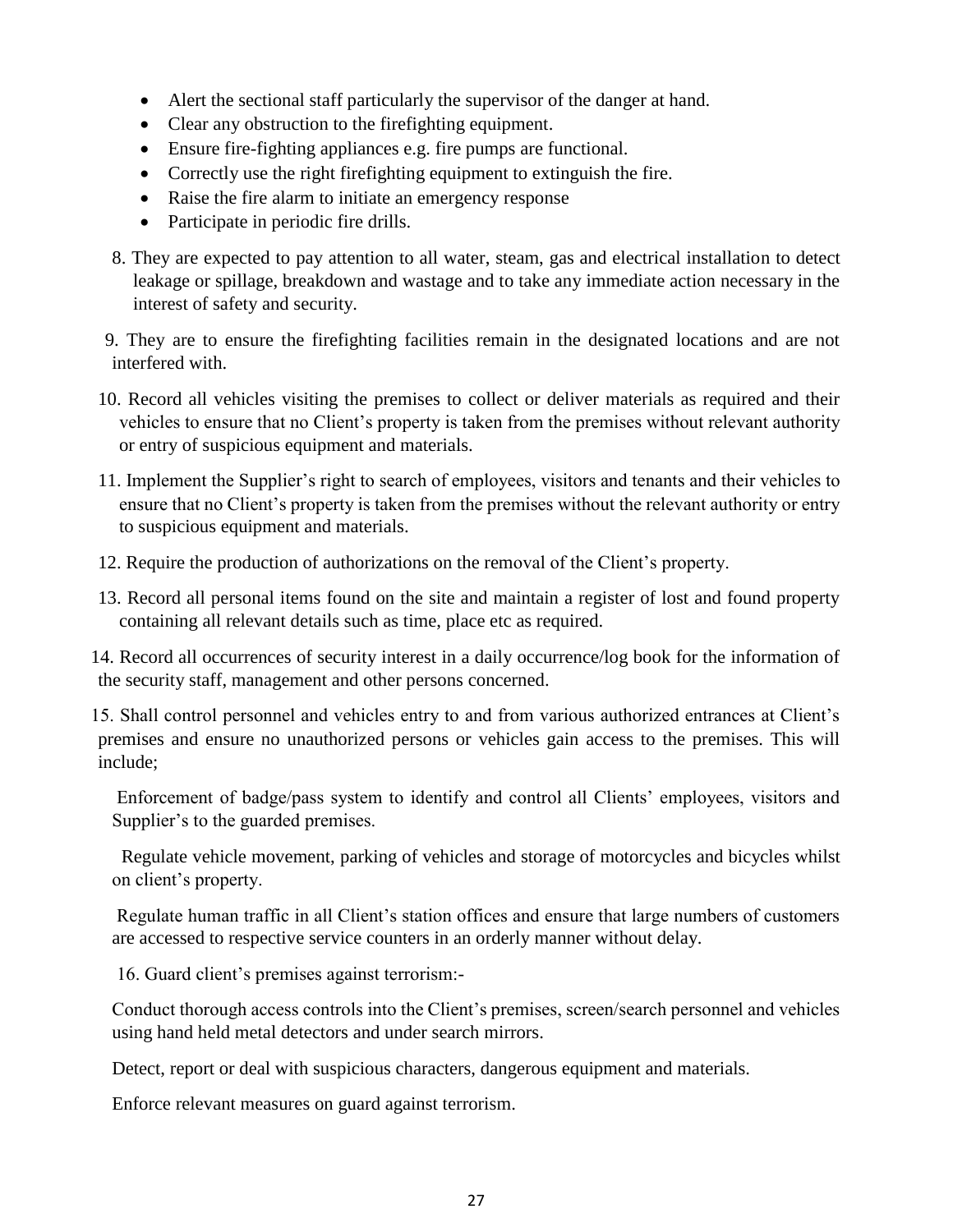## **C. Personnel**

## **4 security guards**.

- $\checkmark$  The contractor should be fully responsible for all work and services performed by its security guards.
- $\checkmark$  They must be qualified, competent and well trained.
- $\checkmark$  Must conform to the highest standards of moral and ethical conduct.
- $\checkmark$  Must be Kenyan citizen.
- $\checkmark$  The guards must be at least form IV leavers with minimum of grade D+
- $\checkmark$  Must be trained on security matters (not less than six (6) months).
- $\checkmark$  Have three years of relevant experience in a reputable institution/security firm.
- $\checkmark$  Must be mentally and physically fit.
- $\checkmark$  Must be below 45 years.
- $\checkmark$  Must have certificate of good conduct and letter of recommendation from the area Chief.

# **D**. **Supplier requirements**

#### 1. Security equipment

Supplier must give a list of own security equipment to be provided to the guards for use in service improvement and efficiency. This must include own guards monitoring system Any such equipment must be tabulated clearly to show that they are for free or indicate the rates chargeable separately in the contract cost analysis. Any security equipment used/provided should be serviceable.

## 3. Training

Guards should have undergone training in primary security procedures, fire-fighting, and safety, first aid and customer service. Training on anti-terrorism and terrorism awareness is a must. Supplier should indicate whether the guards have undertaken refresher training/courses to improve their security and safety skills.

#### 4. Adequate personnel

The Supplier should have adequate reserve guards for replacement on unsatisfactory performance, sickness, absence or any other reason. Guards engaged for services at Client's premises must be those on permanent employment.

## 5. Supervision

The guards should be effectively supervised on 24-hours basis by site contract manager or a qualified supervisor.

## 6. Incident reporting

The Supplier should have in place adequate systems for reporting any incidents. Enquiries into incidents and traffic accidents occurring in Client's premises should be reported without delay to the Clients Security manager or his representative.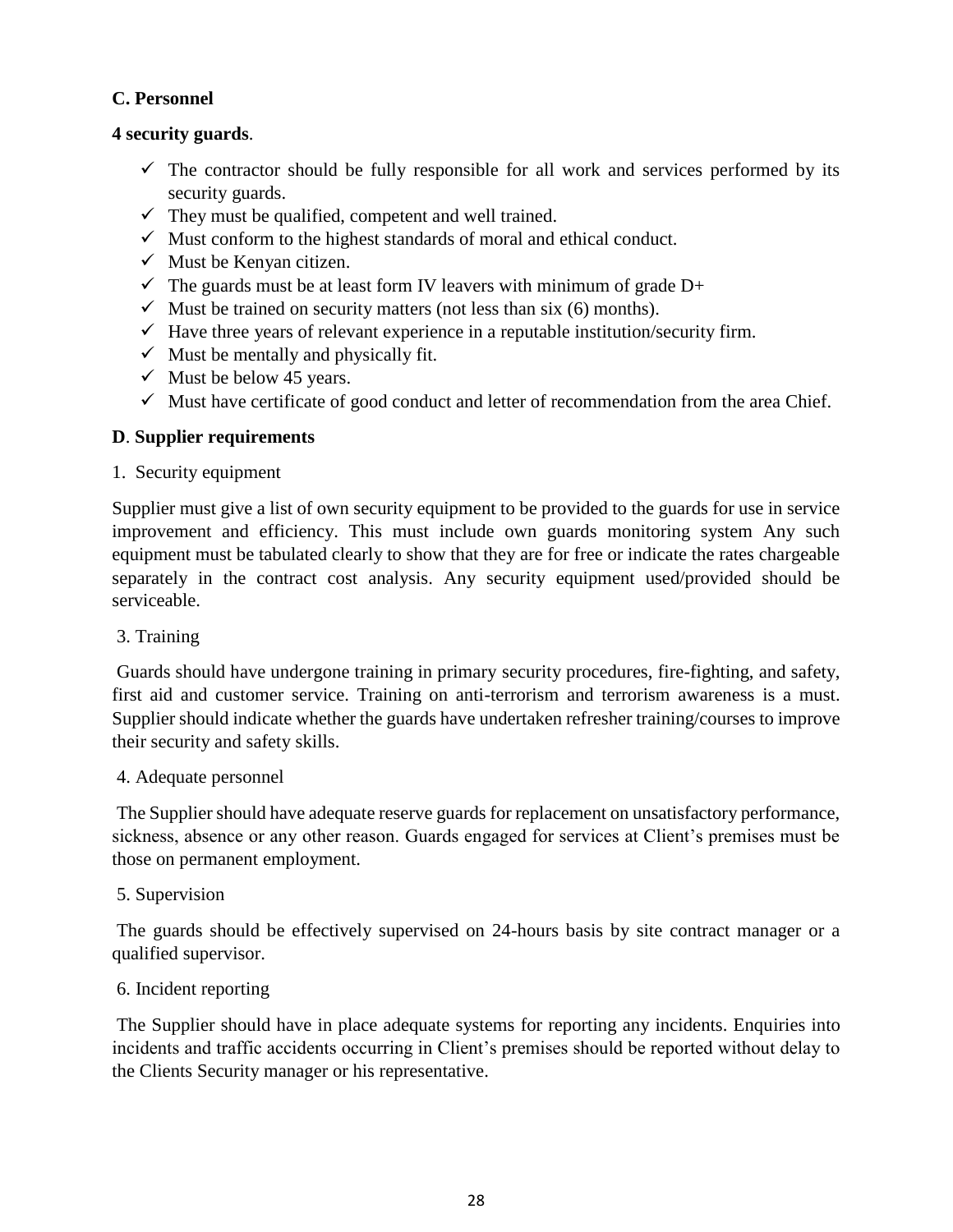# 7. Communications

Supplier should ensure own communication links (land line telephone, mobile phones, radios etc) to the main control room must be reliable and manned 24 hours. The client would provide necessary internal communication connecting security posts where necessary. Where Clients' telephone will be used to make external calls or mobile destinations, such calls must be officially recorded as will be specified. Bills for calls made on non-MOF business will not be honoured. Emergency security backup guards should be available within minimum time possible when need arise.

# 6. Experience

The potential security service providers will demonstrate that they have current or previous experience in providing similar contracts to Government institutions of similar size within the last 10 year period (experience of 10 years mandatory – bidders to provide both a list and letters of recommendations).

7. Referees

The potential security service providers will provide a list and letters of recommendation of current and previous clients with similar contracts to permit and validate references provided. References will focus on the security service provider's responsiveness to security interests and problems, the quality of the services performed and the dependability of meeting security needs.

8. Guard selection

The potential security service providers will provide a pool of employees who will be approved for assignment by National Treasury. This pool should be of sufficient magnitude to permit replacements in the event of absenteeism, disciplinary removal etc

## 9. Financial capacity

The potential security service providers will demonstrate the ability to financially sustain the guard force and complete all aspects of the contract if awarded. Furthermore they will identify the financial institution utilized for its business, with a letter of affirmation from the institution to the solvency and ability of the security service provider to fulfil the contract requirements. This letter will provide access to an official of the financial institution, who will assure that the firm is financially solvent and responsible.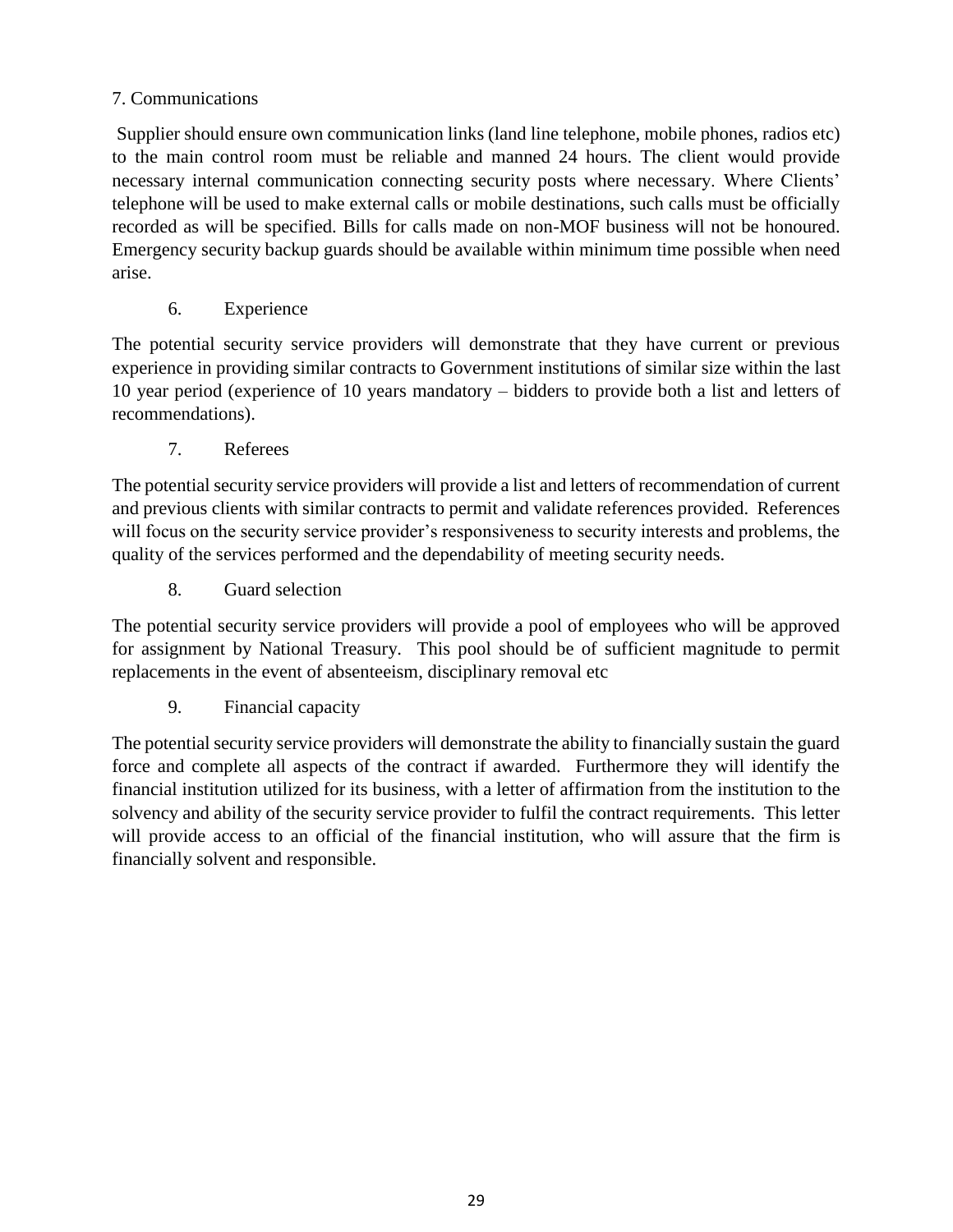# **SECTION VI - STANDARD FORMS**

#### **Notes on the standard Forms**

1. **Form of TENDER** - The form of Tender must be completed by the tenderer and submitted with the tender documents. It must also be duly signed by duly authorized representatives of the tenderer.

2. **Price Schedule Form** - The price schedule form must similarly be completed and submitted with the tender.

3. **Contract Form** - The contract form shall not be completed by the tenderer at the time of submitting the tender. The contract form shall be completed after contract award and should incorporate the accepted contract price.

4. **Confidential Business Questionnaire Form** - This form must be completed by the tenderer and submitted with the tender documents.

5. **Tender Security Form** - When required by the tender document the tenderer shall provide the tender security either in the form included hereinafter or in another format acceptable to the Kenya Dairy Board.

6. **Performance security Form** - The performance security form should not be completed by the tenderer at the time of tender preparation. Only the successful tenderer will be required to provide performance security in the form provided herein or in another form acceptable to the Kenya Dairy Board.

## **7. Anti-corruption declaration/commitment/pledge form.**

8. Letter of Notification of Award: To be given after award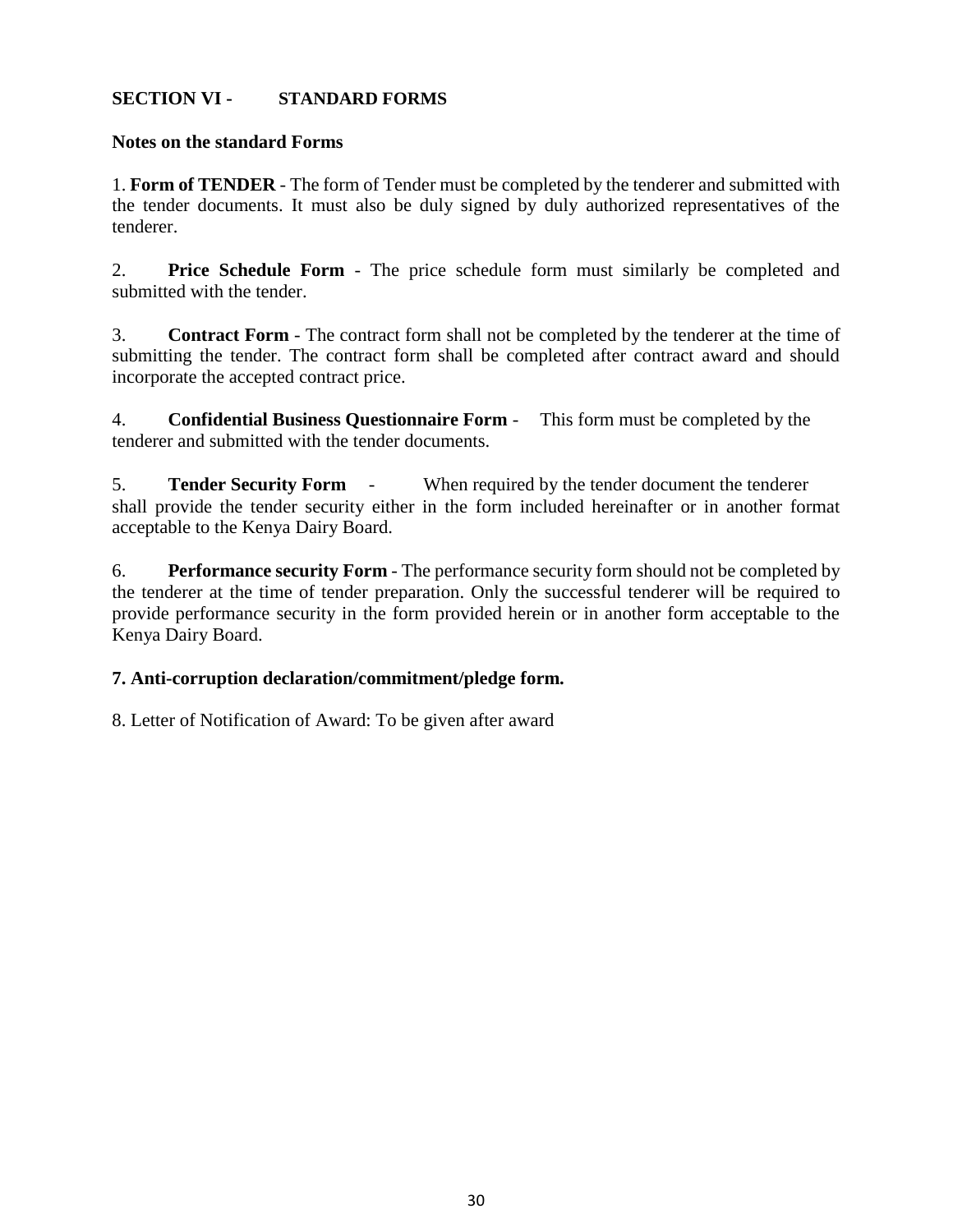#### **1. FORM OF TENDER**

Managing Director Kenya Dairy Board Tender No. P.O. Box 30406 00100 Tender Name **NAIROBI** 

To: Date

Gentlemen and/or Ladies:-

1. Having examined the Tender documents the receipt of which is hereby duly acknowledged, we the undersigned, offer to provide Security Services under this tender in conformity with the said Tender document for the sum of………………………………………. .……………………………………………………… (Total Tender amount in words and figures]

2. We undertake, if our Tender is accepted, to provide the Security Services in accordance with the conditions of the tender.

3. We agree to abide by this Tender for a period of …………….[number] days from the date fixed for Tender opening of the Instructions to Tenderers, and it shall remain binding upon us and may be accepted at any time before the expiration of that period.

4. This Tender, together with your written acceptance thereof and your notification of award, shall constitute a Contract between us subject to the signing of the contract by both parties.

5. We understand that you are not bound to accept the lowest or any tender you may receive.

Dated this day of 20\_\_\_\_\_\_\_\_\_\_

[Signature] **[In the capacity of]** 

Duly authorized to sign tender for and on behalf of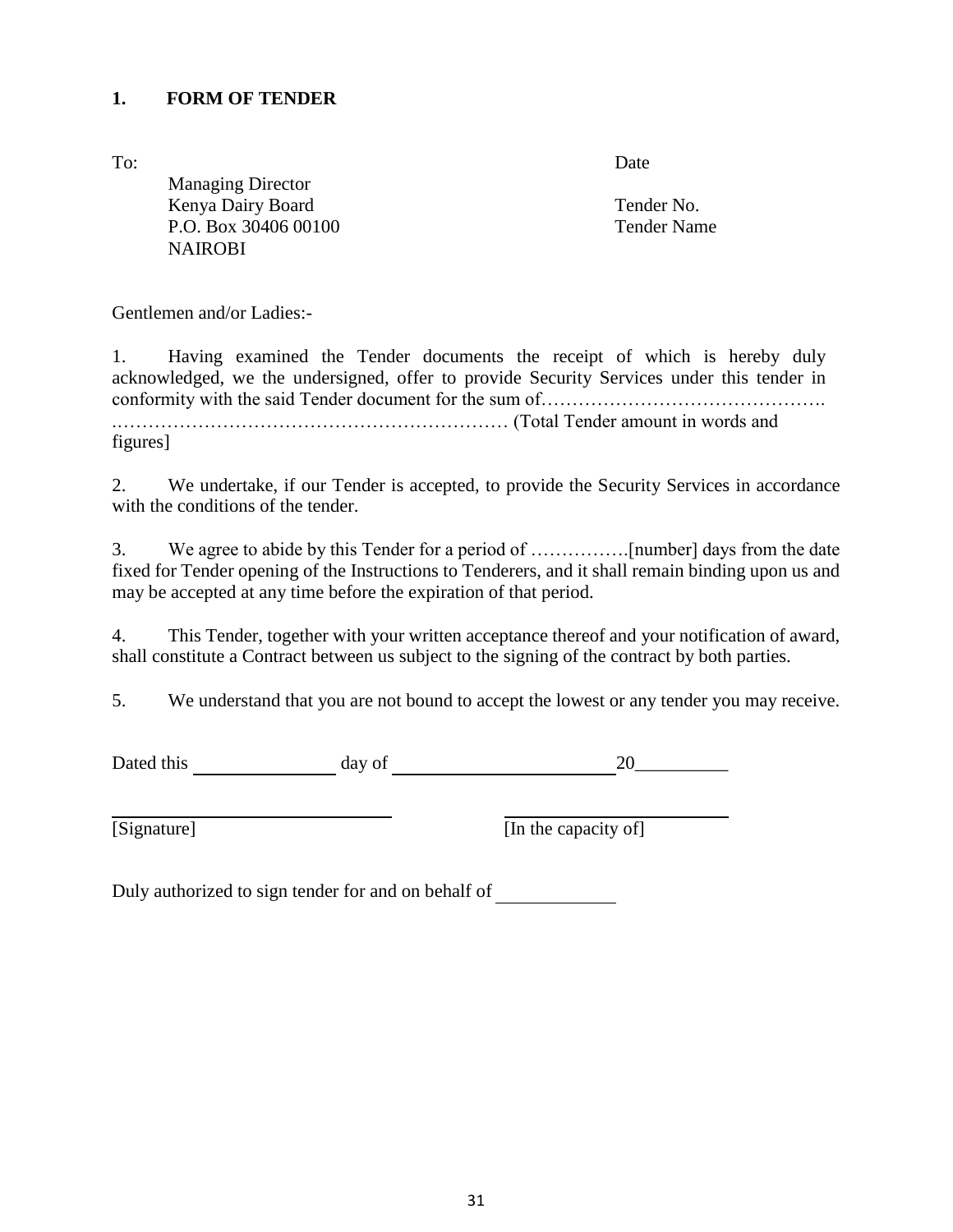# DESCRIPTION OF SERVICES AND PRICE SCHEDULE

| Item description       | No. required   | Unit price | <b>Total Price</b> |
|------------------------|----------------|------------|--------------------|
| Security guards        | 6 officers per |            |                    |
|                        | month          |            |                    |
| Supervisor             |                |            |                    |
| Alarm / Back up system |                |            |                    |
|                        | Total          |            |                    |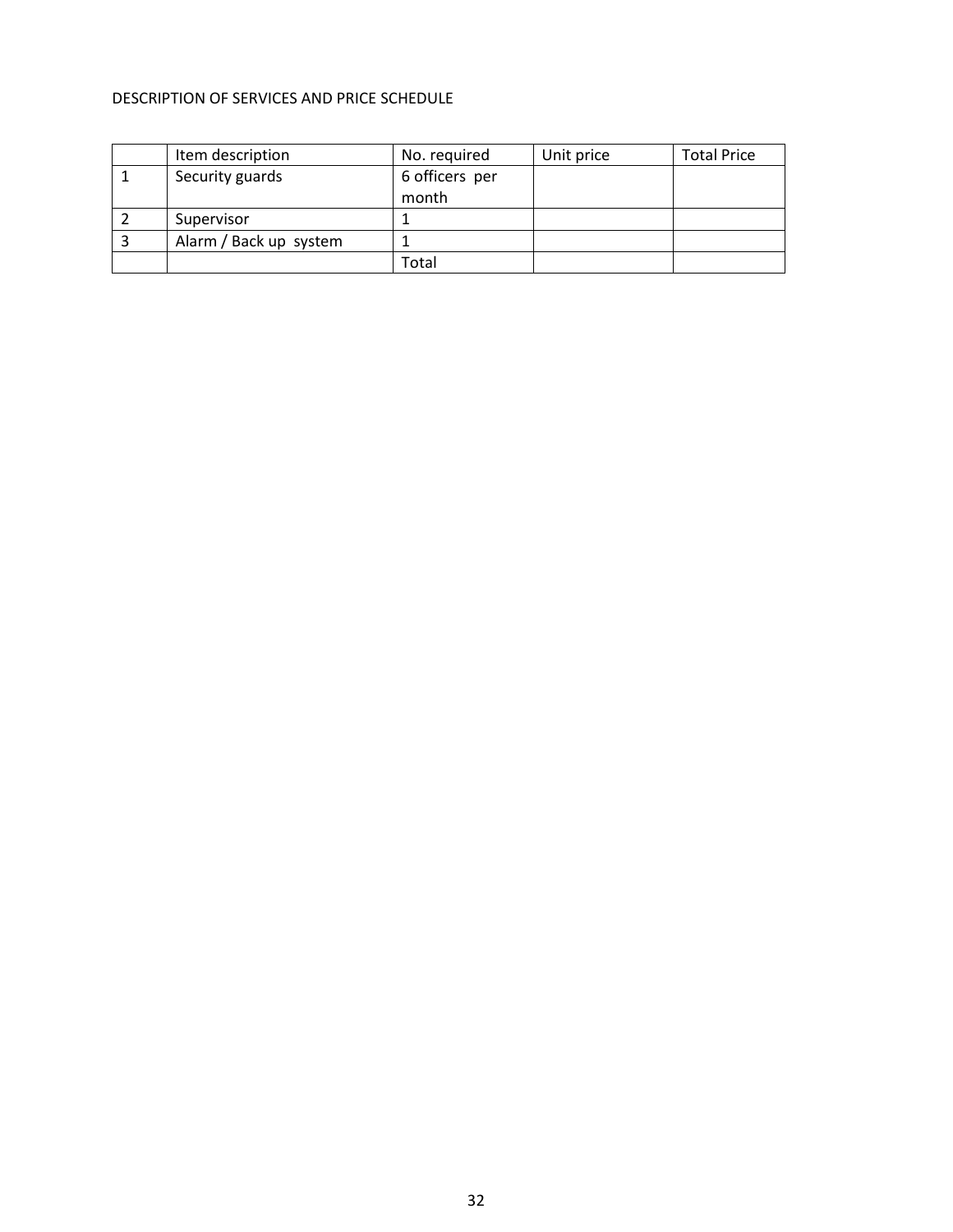# **Contract Form**

THIS AGREEMENT made the day of 20 between [name of Procurement entity] of [country of Procurement entity] (hereinafter called "the KDB") of the one part and [name of tenderer] of [city

and country of tenderer] (hereinafter called "the tenderer") of the other part:

WHEREAS KDB invited tenders for the Security Services and has accepted a tender by the tenderer for the supply of the services in the sum of

[contract price in words in figures] (hereinafter called "the Contract Price").

## NOW THIS AGREEMENT WITNESSTH AS FOLLOWS:-

1. In this Agreement words and expressions shall have the same meanings as are respectively assigned to them in the Conditions of Contract referred to.

2. The following documents shall be deemed to form and be read and construed as part of this Agreement, viz:

- (a) the Tender Form and the Price Schedule submitted by the tenderer;
- (b) the Schedule of Requirements
- (c) the General Conditions of Contract
- (d) the Special Conditions of Contract; and
- (e) the KDB's Notification of Award

3. In consideration of the payments to be made by KDB to the tenderer as hereinafter mentioned, the tenderer hereby covenants with KDB to provide the Security Services and to remedy defects therein in conformity in all respects with the provisions of the Contract.

4. KDB hereby covenants to pay the tenderer in consideration of the provision of the services and the remedying of defects therein, the Contract Price or such other sum as may become payable under the provisions of the contract at the times and in the manner prescribed by the contract.

IN WITNESS whereof the parties hereto have caused this Agreement to be executed in accordance with their respective laws the day and year first above written

Signed, sealed, delivered by the (for the KDB)

Signed, sealed, delivered by the (for the tenderer) in the presence of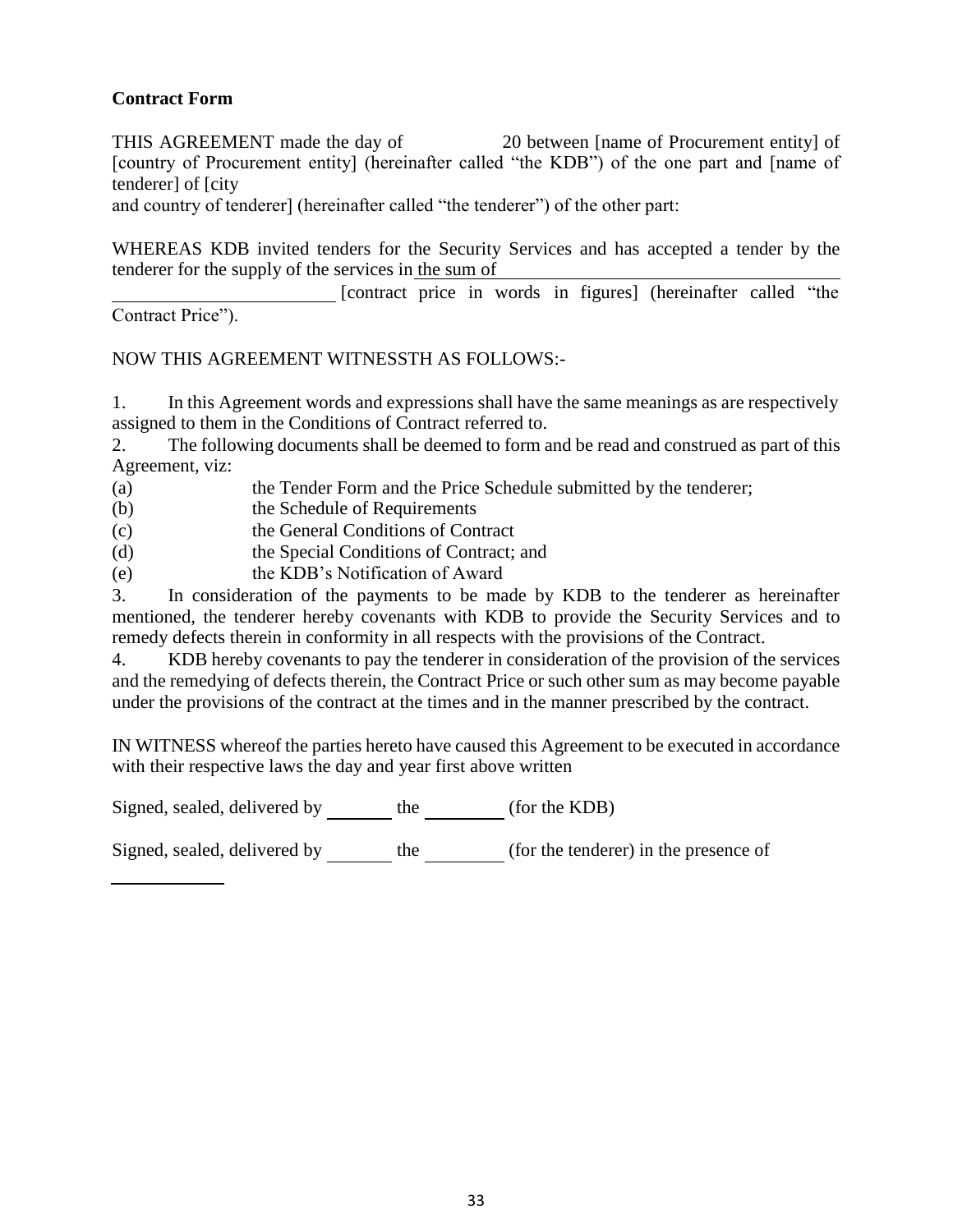# **CONFIDENTIAL BUSINESS QUESTIONNAIRE**

| whichever applies to your type of business                                           | You are requested to give the particular indicated in Part 1 and either Part 2(a), 2(b), or 2(c) |
|--------------------------------------------------------------------------------------|--------------------------------------------------------------------------------------------------|
| You are advised that it is a serious offence to give false information on this Form. |                                                                                                  |
| Part 1. General:                                                                     |                                                                                                  |
|                                                                                      |                                                                                                  |
|                                                                                      |                                                                                                  |
|                                                                                      |                                                                                                  |
|                                                                                      |                                                                                                  |
|                                                                                      |                                                                                                  |
|                                                                                      |                                                                                                  |
|                                                                                      | Maximum value of business which you can handle at any one time KShs                              |
|                                                                                      |                                                                                                  |
|                                                                                      |                                                                                                  |
| Part $2(a)$ – Sole Proprietor:                                                       |                                                                                                  |
|                                                                                      |                                                                                                  |
|                                                                                      |                                                                                                  |
|                                                                                      |                                                                                                  |
| Part $2(b)$ – Partnership                                                            |                                                                                                  |
| Give details of partners as follows                                                  |                                                                                                  |
| Name Nationality                                                                     | Citizenship Details Shares                                                                       |
|                                                                                      |                                                                                                  |
|                                                                                      |                                                                                                  |
|                                                                                      |                                                                                                  |
|                                                                                      |                                                                                                  |
|                                                                                      |                                                                                                  |
| Part $2(c)$ – Registered Company:                                                    |                                                                                                  |
|                                                                                      |                                                                                                  |
| State the nominal and issued capital of the company -                                |                                                                                                  |
|                                                                                      |                                                                                                  |
|                                                                                      |                                                                                                  |
|                                                                                      |                                                                                                  |
| Give details of all directors as follows                                             |                                                                                                  |
| Name Nationality                                                                     | <b>Citizenship Details</b><br><b>Shares</b>                                                      |
|                                                                                      |                                                                                                  |
|                                                                                      |                                                                                                  |
|                                                                                      |                                                                                                  |
|                                                                                      |                                                                                                  |
|                                                                                      |                                                                                                  |
|                                                                                      |                                                                                                  |
|                                                                                      |                                                                                                  |

If a citizen, indicate under "Citizenship Details" whether by Birth, Naturalization or Registration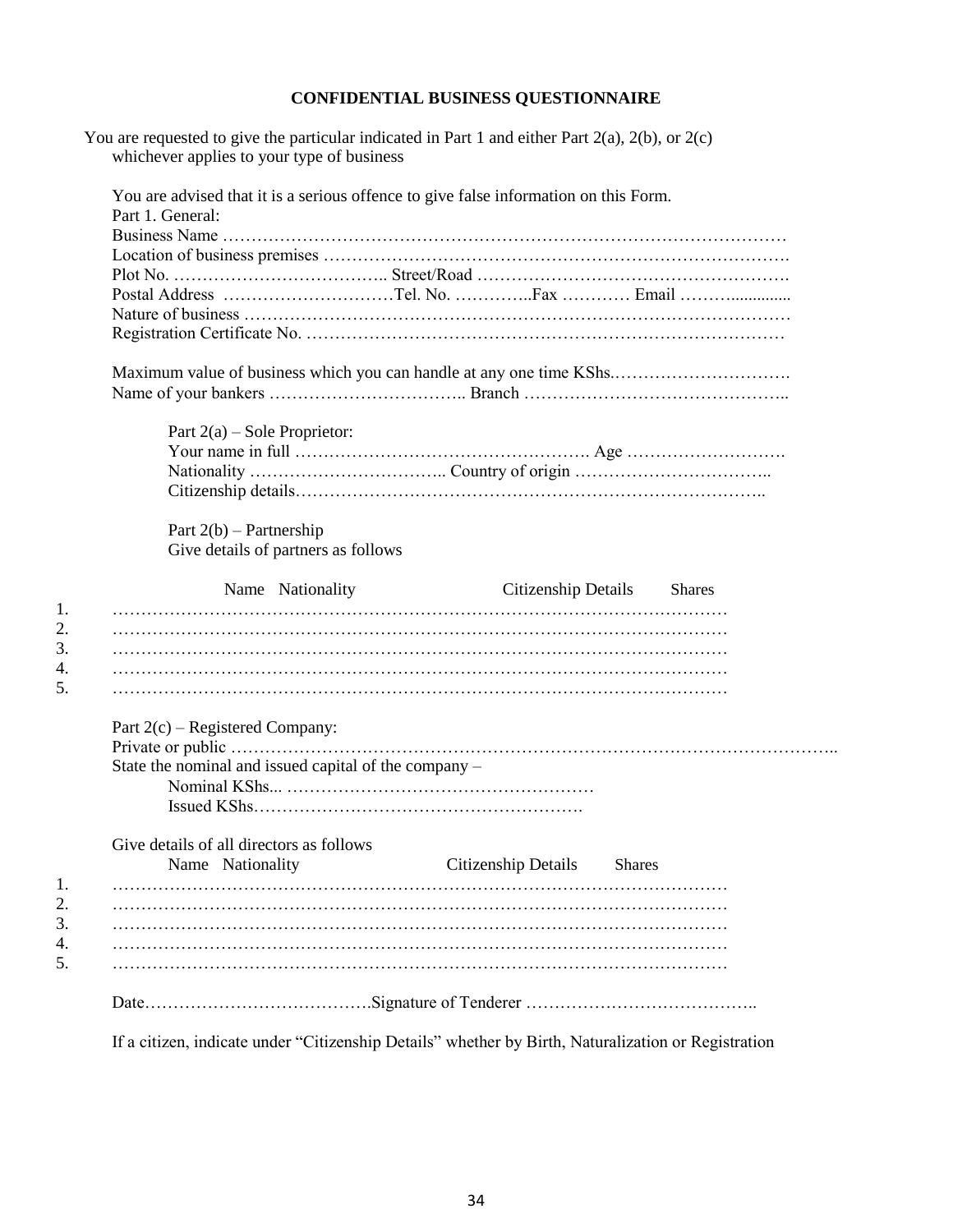# **TENDER SECURITY FORM**

Whereas [*name of Bidder*] (hereinafter called <the tenderer> has submitted its bid dated [*date of submission of bid*] for the provision of insurance services (hereinafter called <the tender.

KNOW ALL PEOPLE by these presents that WE [*name of bank*] of [*name of country*], having our registered office at………. [Kenya Dairy Board (hereinafter called <the Kenya Dairy Board> in the sum of [*state the amount*] for which payment well and truly to be made to the said Kenya Dairy Board, the Bank binds itself, its successors, and assigns by these presents. Sealed with the Common Seal of the said Bank this day of 20

THE CONDITIONS of this obligation are:-

1. If the tenderer withdraws its tender during the period of tender validity specified by the Kenya Dairy Board on the Form; or

2. If the tender, having been notified of the acceptance of its tender by the Kenya Dairy Board during the period of tender validity

(a) fails or refuses to execute the Contract Form, if required; or

(b) fails or refuses to furnish the performance security, in accordance with the Instructions to tenders.

We undertake to pay to the Kenya Dairy Board up to the above amount upon receipt of its first written demand, without the Kenya Dairy Board having to substantiate its demand, provided that in its demand the Kenya Dairy Board will note that the amount claimed by it is due to it, owing to the occurrence of one or both of the conditions, specifying the occurred condition(s)

This tender guarantee will remain in force up to and including thirty (30) days after the period of tender validity, and any demand in respect thereof should reach the Bank not later than the above stated date.

[Authorized Signatories and official stamp of the Bank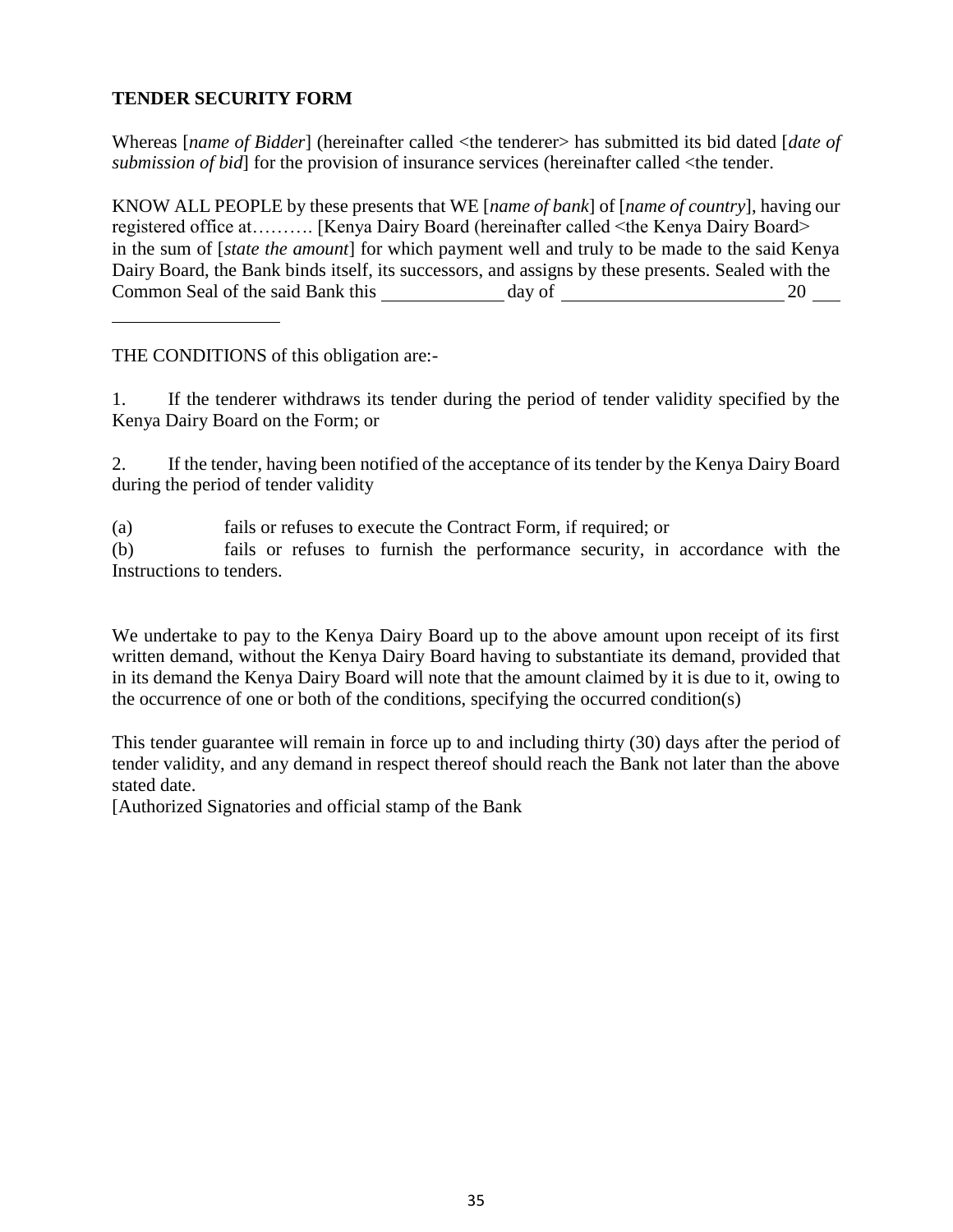# **ANTI-CORRUPTION DECLARATION/COMMITMENT/PLEDGE FORM**

| (In the Matter of Public Procurement Sections 66 of the PPADA Act 2015)                           |
|---------------------------------------------------------------------------------------------------|
|                                                                                                   |
| On a free, fair and competitive tendering process which should not be open to abuse.              |
|                                                                                                   |
| Indirectly, any inducement or reward to any member of the Board, Management and/or staff of       |
| THE POSTAL CORPORATION OF KENYA in connection with tender No. -----------------------             |
|                                                                                                   |
| -------------------in the tender, or in the subsequent performance of the contract if 1/we am/are |
| Successful.                                                                                       |
|                                                                                                   |
|                                                                                                   |
|                                                                                                   |
|                                                                                                   |
|                                                                                                   |
|                                                                                                   |
| Before me                                                                                         |
|                                                                                                   |
|                                                                                                   |
| <b>COMMISSIONER FOR OATHS</b>                                                                     |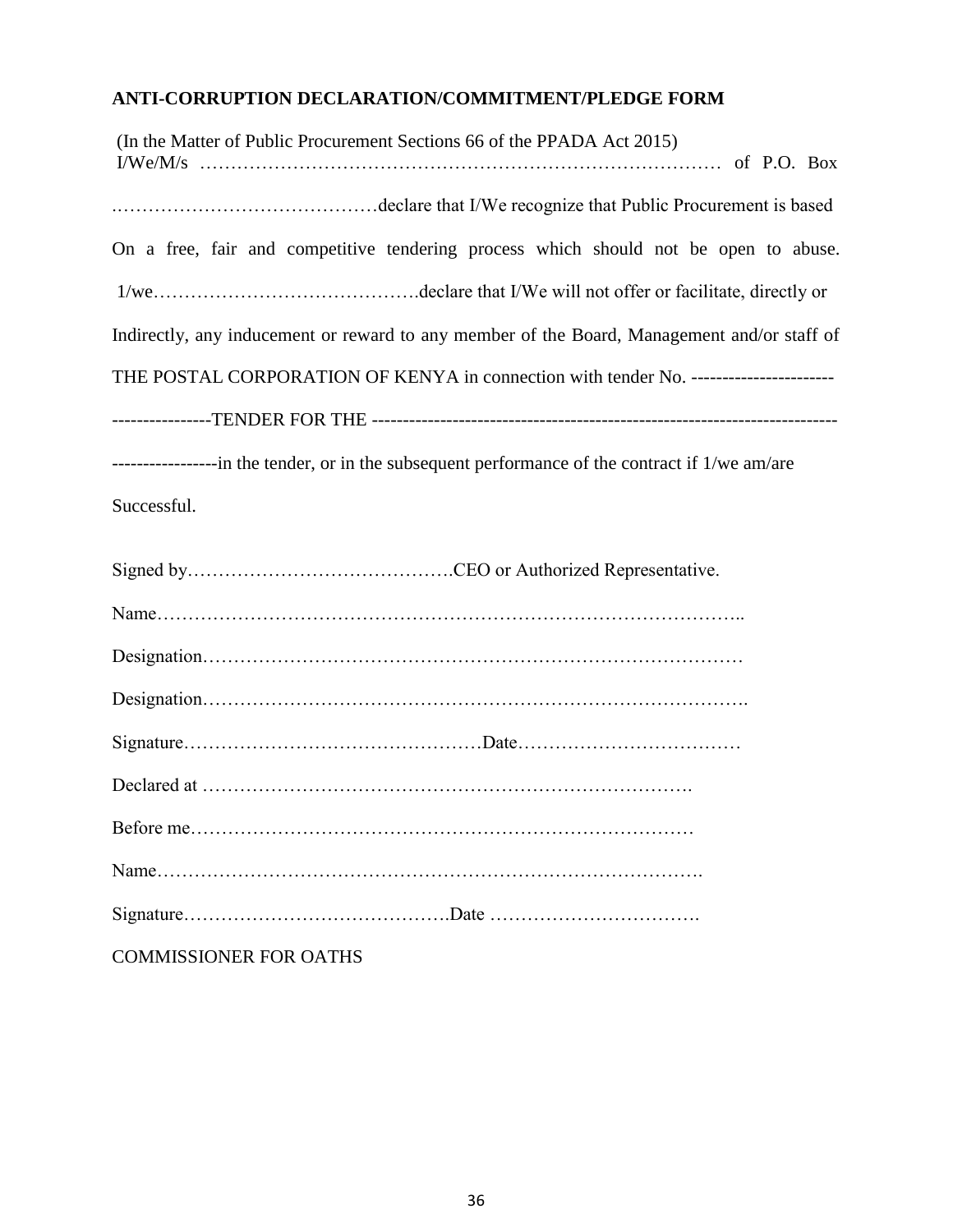# **LETTER OF NOTIFICATION OF AWARD**

Address of Procuring Entity \_\_\_\_\_\_\_\_\_\_\_\_\_\_\_\_\_\_\_\_\_

\_\_\_\_\_\_\_\_\_\_\_\_\_\_\_\_\_\_\_\_\_

To:

RE: Tender No.

Tender Name

This is to notify that the contract/s stated below under the above mentioned tender have been awarded to you.

1. Please acknowledge receipt of this letter of notification signifying your acceptance.

2. The contract/contracts shall be signed by the parties within 30 days of the date of this letter but not earlier than 14 days from the date of the letter.

\_\_\_\_\_\_\_\_\_\_\_\_\_\_\_\_\_\_\_\_\_\_\_\_\_\_\_\_\_\_\_\_\_\_\_\_\_\_\_\_\_\_\_\_\_\_\_\_\_\_\_\_\_\_\_\_\_\_\_\_\_\_\_\_\_\_\_\_\_\_\_\_\_\_\_\_\_

3. You may contact the officer(s) whose particulars appear below on the subject matter of this letter of notification of award.

(Name of Accounting Officer) Accounting Officer/Head of Procuring Entity